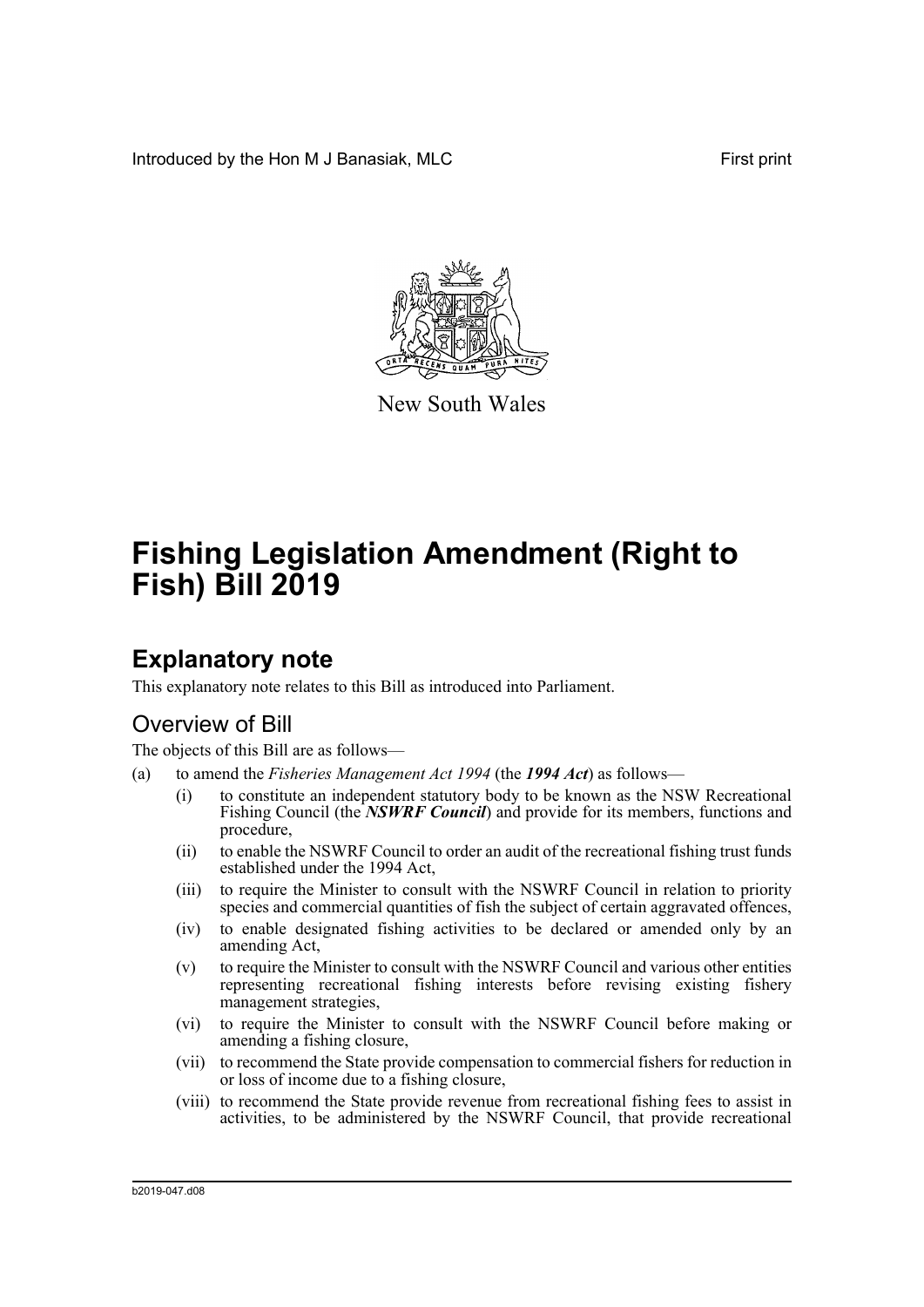fishing and boating infrastructure and educational programs to promote recreational fishing,

- (ix) to remove doubt that the official receipt issued for payment of a recreational fishing fee is evidence of the holder's authority to take fish,
- (x) to make it clear that a copy of a tax invoice issued on payment of a recreational fishing fee over the telephone or by electronic means is an official receipt for the purposes of the 1994 Act,
- (xi) to remove a general power of the Minister to take any other action available for the purpose of cancelling commercial fishing entitlements acquired under the 1994 Act,
- (xii) to remove a power of the Minister to require a fishing determination to be made by the Total Allowable Fishing Committee or the Secretary,
- (xiii) to require the Minister to consult with the NSWRF Council before directing the allocation of non-commercial fishing determinations,
- (xiv) to require the Secretary to undertake public consultation before making a fishing determination required by the regulations,
- (xv) to require the Minister to carry out public consultation when reviewing existing regulatory restrictions in light of non-commercial fishing determinations,
- (xvi) to limit the time within which the Share Management Fisheries Appeal Panel (the *Share Appeal Panel*) must set a date for the hearing of an appeal,
- (xvii) to limit the time within which the Share Appeal Panel must determine an appeal,
- (xviii)to enable a person who is eligible to make appeals in relation to the allocation of 2 or more classes of quota shares to elect to have the appeals heard together and to enable the regulations to prescribe a combined fee for these appeals,
- (xix) to require the Minister to consult with aquaculture permit holders before making a fishing closure relating to the area to which the permit applies,
- (xx) to replace the Minister's power to undertake research for the purposes of the 1994 Act with a power to engage researchers to carry out independent research for those purposes,
- (xxi) to prevent restrictions being imposed under any law on access to or across public land for the purpose of recreational fishing unless public consultation is first carried out,
- (b) to amend the *Marine Estate Management Act 2014* (the *2014 Act*) as follows—
	- (i) to include as members of the Marine Estate Management Authority between 2 and 6 nominees of peak bodies representing recreational fishers and a nominee of the NSWRF Council,
	- (ii) to provide for a 5-year moratorium on the declaration of marine parks,
	- (iii) to prevent regulations under the 2014 Act from prohibiting recreational fishing in a marine park,
	- (iv) to prevent management rules for a marine park from prohibiting recreational fishing in a marine park,
	- (v) to prevent the Minister from prohibiting recreational fishing in a marine park by notification under the 2014 Act,
- (c) to make various consequential or ancillary amendments to those Acts, including making provision for matters of a savings or transitional nature.

## Outline of provisions

**Clause 1** sets out the name (also called the short title) of the proposed Act.

**Clause 2** provides for the commencement of the proposed Act on the day that is 3 months after the date of assent to the proposed Act.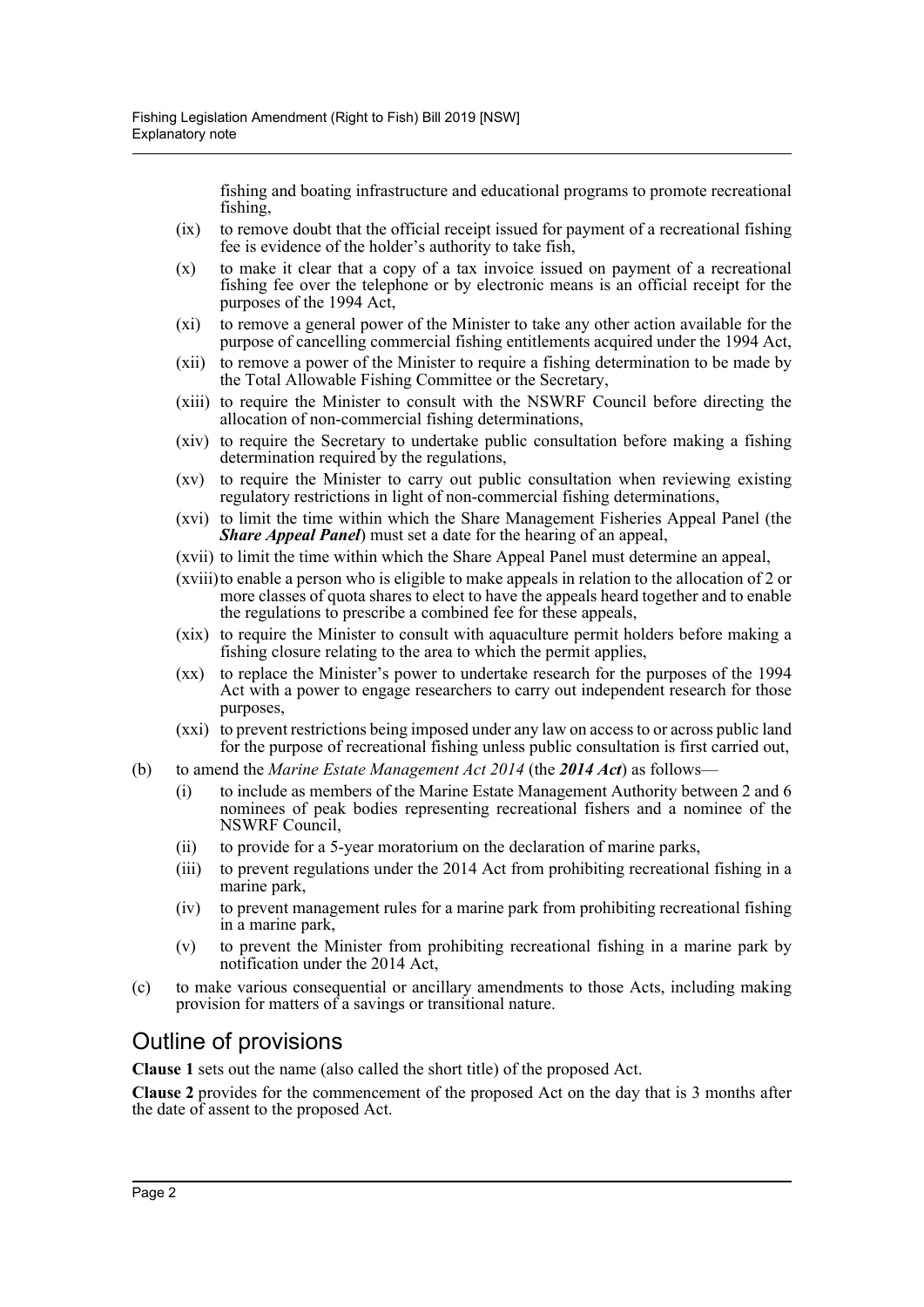## **Schedule 1 Amendment of Fisheries Management Act 1994 No 38**

## **Designated fishing activities and fishery management strategies**

Schedule 1[2] removes the power of the Governor to declare new designated fishing activities under the 1994 Act, or amend or repeal existing designated fishing activities, by proclamation on the recommendation of the Minister. Instead, an amending Act will be required to declare, amend or repeal designated fishing activities.

**Schedule 1[3]** requires the Minister to undertake consultation with the NSWRF Council (constituted by **Schedule 1[26]**) and various other entities representing recreational fishing interests before revising an existing fishery management strategy (required by the 1994 Act to be prepared in relation to each designated fishing activity) and before setting or revising priorities for the implementation of any action contemplated by a fishery management strategy. **Schedule 1[31]** contains related provisions of a savings or transitional nature.

## **General fisheries management—fishing closures and possession limits**

**Schedule 1[4] and [5]** require the Minister to consult with the NSWRF Council before making a fishing closure under the 1994 Act or amending or revoking a fishing closure.

**Schedule 1[6]** recommends the State provide compensation to commercial fishers whose income is lost or reduced as a direct result of a fishing closure. The compensation is for the estimated value of the loss or reduction in income, calculated on an annual basis and payable annually as a lump sum or by way of instalments. **Schedule 1[31]** contains related provisions of a savings or transitional nature.

**Schedule 1[7]** requires the Minister to consult with the NSWRF Council before recommending the making of regulations by the Governor to amend the 1994 Act to specify priority species or commercial quantities of fish (the taking, selling or possession of which constitutes circumstances of aggravation in offences under the 1994 Act of taking or selling prohibited size fish and taking or possessing fish in excess of bag or possession limits). The consultation requirement applies also in relation to regulations to amend or omit priority species or commercial quantities of fish already specified in the 1994 Act.

## **Recreational fishing fee**

**Schedule 1[9]** recommends the State provide revenue from recreational fishing fees to assist certain activities, to be administered by the NSWRF Council, involving the building and maintenance of recreational fishing and boating infrastructure on, or on land adjacent to, private land used by recreational fishers (with the consent of the landowner) and the provision of educational programs that promote and encourage participation in recreational fishing.

**Schedule 1[10]** restates a provision concerning the status of an official receipt that is issued on payment of a recreational fishing fee to remove a statement that the receipt is not an authority to take fish (and ancillary wording). A note to the restated provision refers to the existing power of a fisheries officer to require recreational fishers to produce an official receipt as evidence of their authority to take fish, and to an existing provision that makes it an offence for a recreational fisher to take fish without having an official receipt in his or her immediate possession. **Schedule 1[31]** contains related provisions of a savings or transitional nature.

**Schedule 1[8]** makes it clear that a copy of a tax invoice issued on payment of a recreational fishing fee over the telephone or by electronic means that specifies a receipt number is an official receipt for the purposes of the 1994 Act.

## **Acquisition of commercial fishing entitlements**

**Schedule 1[12]** removes a general power exercisable by the Minister to take any other action available to the Minister for the purpose of terminating commercial fishing entitlements following a declaration by the Minister of the acquisition of those entitlements. (The general power is in addition to the specific powers of the Minister to cancel shares in a share management fishery and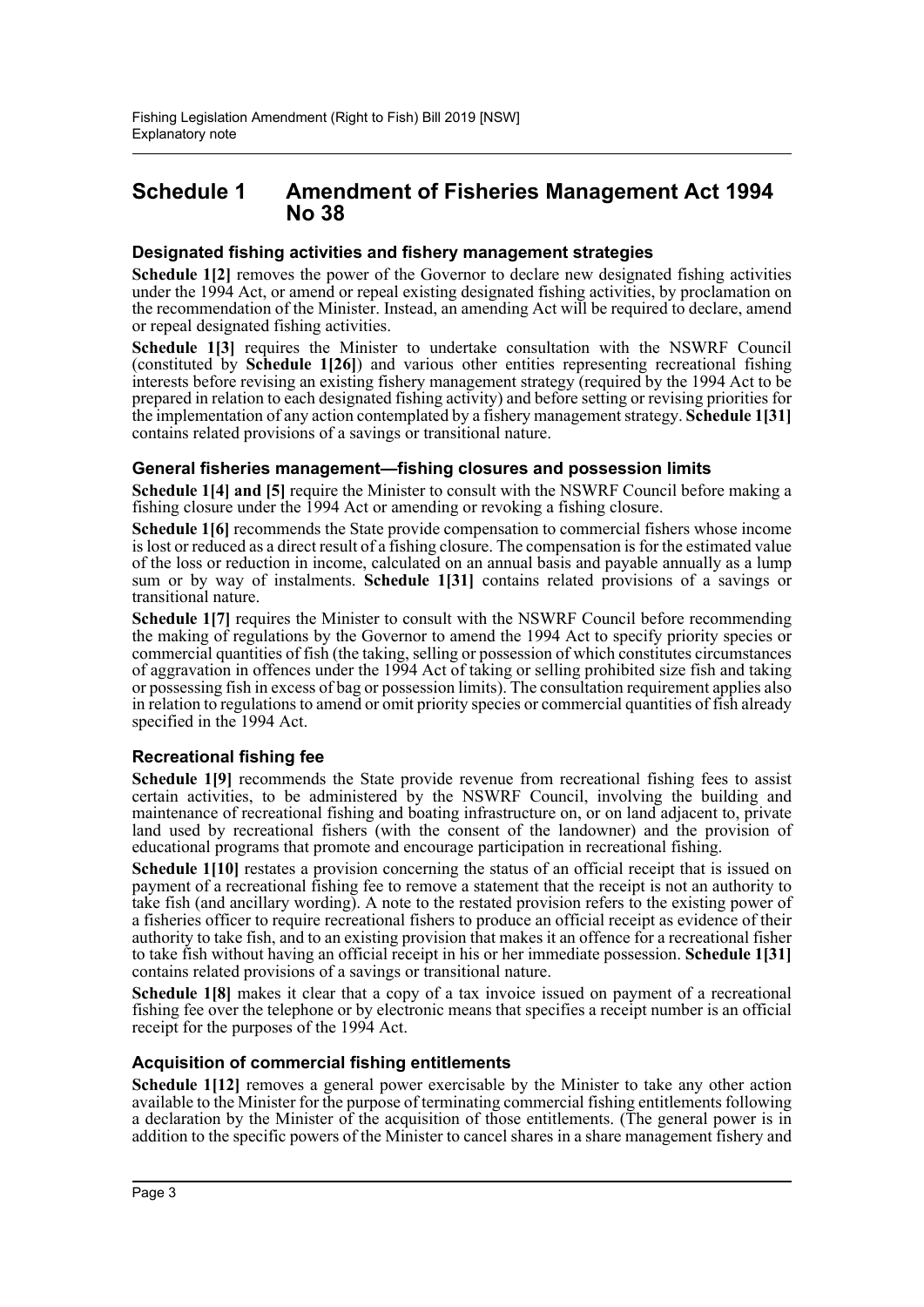to cancel commercial fishing licences for that purpose.) **Schedule 1[11]** makes a consequential amendment.

## **Fishing determinations**

**Schedule 1[13]** removes a power of the Minister to require a fishing determination (of total allowable catch of fish or total allowable fishing effort) to be made under the 1994 Act by the Total Allowable Fishing Committee or the Secretary, with the result that a fishing determination may only be made by that Committee or the Secretary if required by the regulations under the 1994 Act. **Schedule 1[15] and [16]** make consequential amendments. **Schedule 1[31]** contains related provisions of a savings or transitional nature.

**Schedule 1[18]** requires the Minister to consult with the NSWRF Council before directing the allocation of a non-commercial fishing determination among fishers or classes of fishers, or the manner and extent to which, and the fishers or classes of fishers among whom, a non-commercial fishing determination is to be allocated.

**Schedule 1[14]** requires the Secretary to undertake public consultation before making a fishing determination that is required to be made by the regulations but (in the absence of the regulations specifying who is to make the determination) directed by the Minister to be made by the Secretary. **Schedule 1[17] and [28]** make consequential amendments.

**Schedule 1[19]** requires the Minister to undertake public consultation in relation to reviews of regulations and other instruments under the 1994 Act that the Minister is required to undertake in light of any non-commercial fishing determination and any allocation of that determination.

## **Share Appeal Panel**

**Schedule 1[22]** requires the Share Appeal Panel established under the 1994 Act to determine an appeal within 90 days after the appeal is received. **Schedule 1[21]** makes a consequential amendment.

**Schedule 1[23]** requires the Chairperson of the Share Appeal Panel to fix the time, date and place for the hearing of an appeal, within 10 days after the appeal is received.

**Schedule 1[20]** enables a person who is eligible to make appeals to the Share Appeal Panel in relation to the allocation of 2 or more classes of quota shares to elect to have the appeals heard together. Provision is also made to enable the regulations made under the 1994 Act to prescribe a combined fee for these appeals that reflects the reduction in administrative costs of having the appeals heard together.

**Schedule 1[31]** contains related provisions of a savings or transitional nature.

## **Closing of aquaculture operations**

**Schedule 1[24]** requires the Minister to consult with an aquaculture permit holder before making a fishing closure prohibiting the taking of fish or marine vegetation cultivated or kept under the permit.

## **Research**

**Schedule 1[25]** replaces the power of the Minister to undertake research for the purposes of the 1994 Act and to exercise ancillary powers for those purposes with a power to engage suitably qualified persons to undertake independent research for the purposes of the 1994 Act and to exercise ancillary powers for those purposes.

## **NSW Recreational Fishing Council**

**Schedule 1[26]** constitutes the NSWRF Council, with a Board consisting of 11 members. The Council is a NSW Government agency but is generally not subject to the control or direction of the Minister in the exercise of its functions (although it must provide reports about its activities and any other information if requested to do so by the Minister).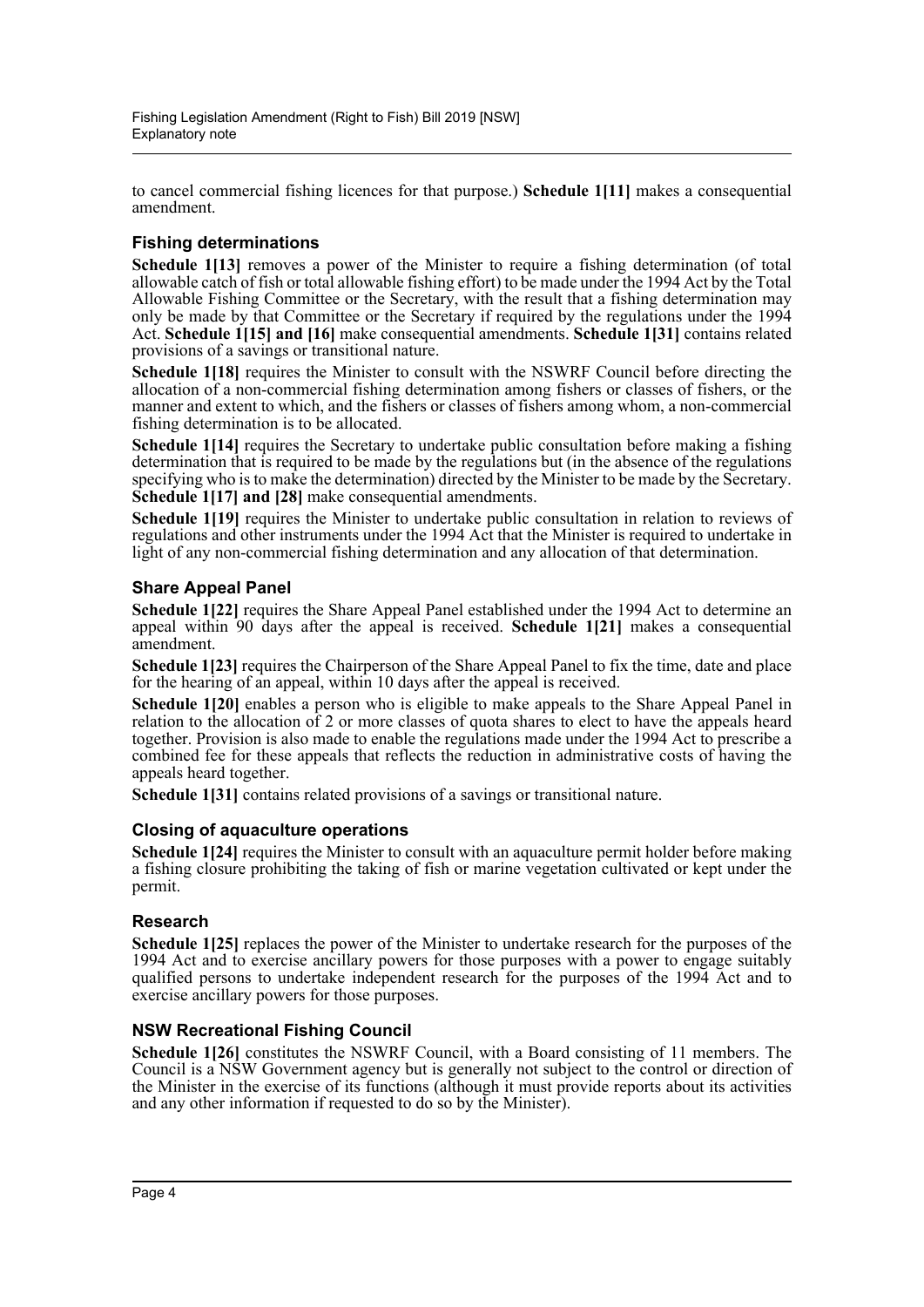The NSWRF Council is to investigate and advise the Minister or the Secretary on any matter concerning recreational fishing that is referred to it by the Minister or the Secretary or on its own initiative. The Council has any other functions that are conferred or imposed on it by or under the 1994 Act or any other Act, including the function of administering educational programs and other activities provided for in **Schedule 1[9]**, the auditing function provided for in **Schedule 1[27]**, and various specific consultative functions provided for in the proposed Act. **Schedule 1[26**] also makes express provision for the Minister or the Secretary to delegate any of their functions under the 1994 Act to the NSWRF Council.

**Schedule 1[1]** makes a consequential amendment to insert a definition.

**Schedule 1[30]** contains provisions about the membership and procedure of the Board of the NSWRF Council.

## **Recreational fishing trust funds**

**Schedule 1[27]** enables the NSWRF Council to order an audit of the financial statements relating to the Recreational Fishing (Freshwater) Trust Fund and the Recreational Fishing (Saltwater) Trust Fund established under the 1994 Act.

## **Restriction of recreational fishers' access to public land**

**Schedule 1[29]** prevents the operation of any legislative provision that enables restrictions to be imposed on recreational fishers' access to or across public land for the purposes of recreational fishing unless public consultation is carried out before any decision under the provision is made.

## **Schedule 2 Amendment of Marine Estate Management Act 2014 No 72**

## **Constitution of Marine Estate Management Authority**

**Schedule 2[1]** requires between 2 and 6 persons who are representatives of peak bodies that represent recreational fishers, and 1 person who is a nominee of the NSWRF Council, to be members of the Marine Estate Management Authority. **Schedule 2[6]–[15]** make consequential amendments. **Schedule 2[16]** contains related provisions of a savings or transitional nature.

## **Moratorium on declaration of marine parks**

**Schedule 2[2]** prevents the declaration of any new marine park for a period of 5 years after the date on which the proposed Act commences.

## **Prohibitions on recreational fishing in a marine park**

**Schedule 2[3]** prevents regulations under the 2014 Act from prohibiting recreational fishing in a marine park or entry into a marine park for that purpose.

**Schedule 2[4]** prevents management rules under the 2014 Act from prohibiting recreational fishing in a marine park or entry into a marine park for that purpose.

**Schedule 2[5]** prevents relevant Ministers from prohibiting recreational fishing in a marine park or entry into a marine park for that purpose by notification under the 2014 Act.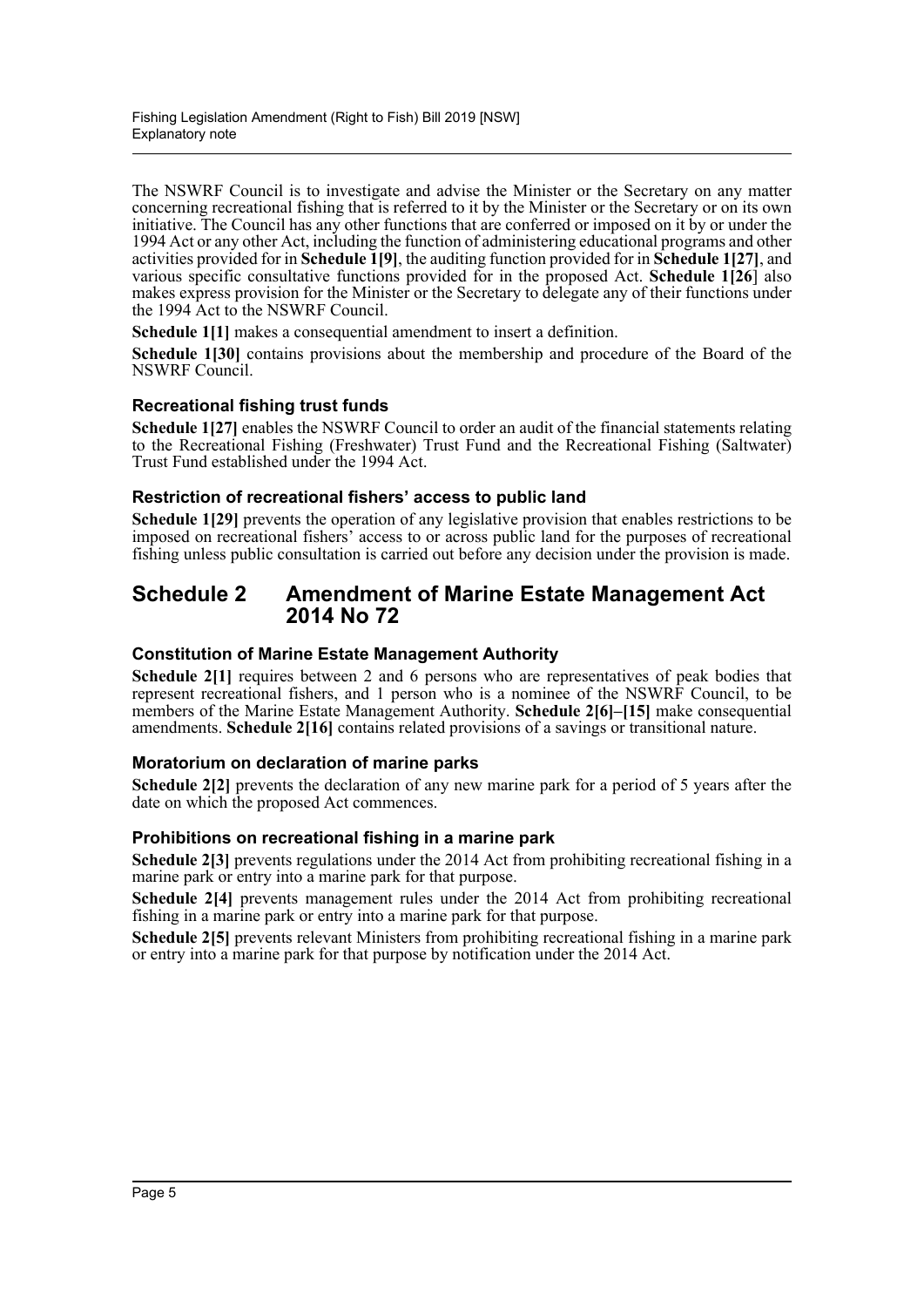Introduced by the Hon M J Banasiak, MLC First print

Page



New South Wales

# **Fishing Legislation Amendment (Right to Fish) Bill 2019**

## **Contents**

|                   |                                                      | <b>rage</b> |
|-------------------|------------------------------------------------------|-------------|
|                   | Name of Act                                          |             |
|                   | Commencement                                         |             |
| Schedule 1        | Amendment of Fisheries Management Act 1994 No 38     |             |
| <b>Schedule 2</b> | Amendment of Marine Estate Management Act 2014 No 72 | 16          |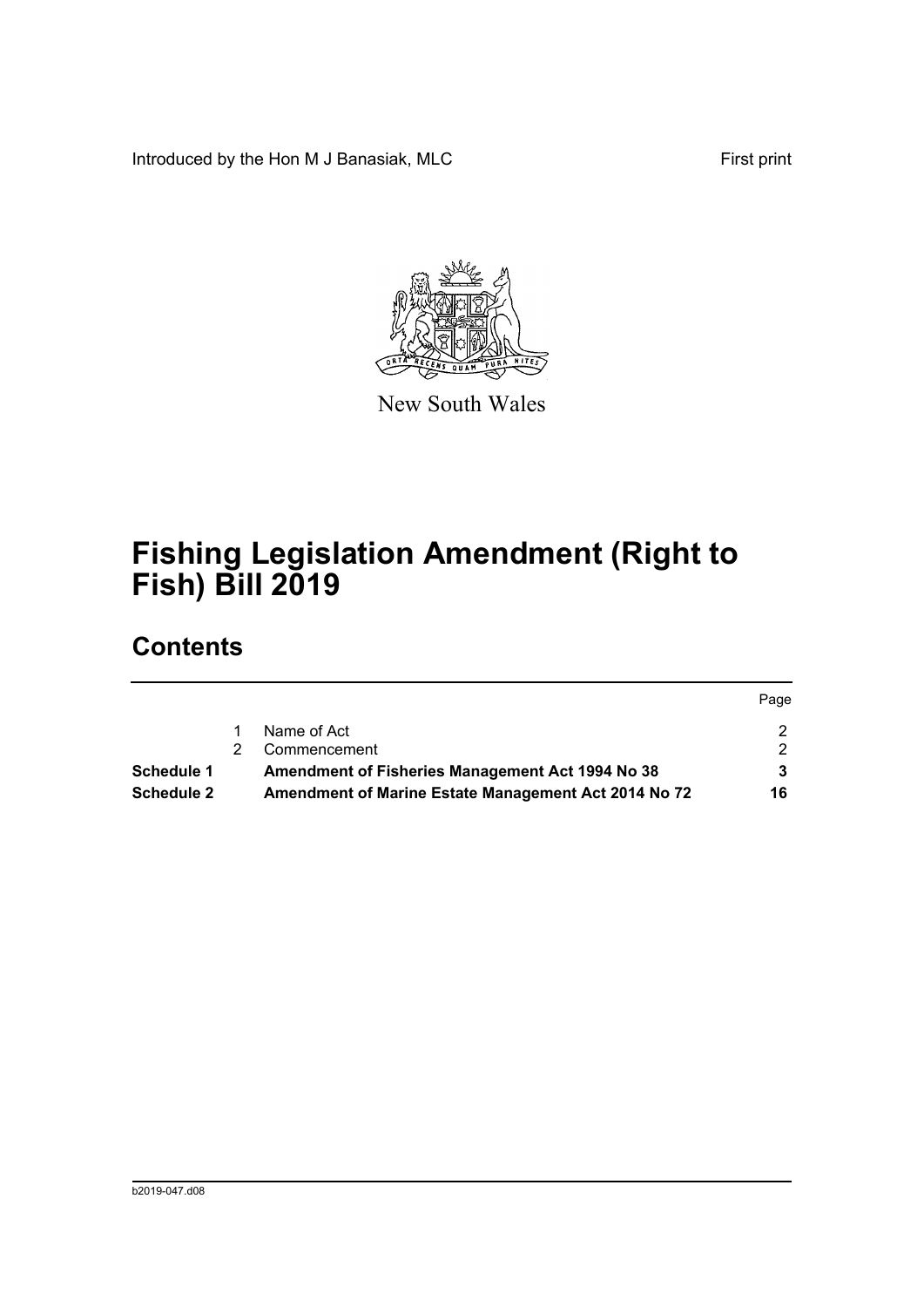

New South Wales

# **Fishing Legislation Amendment (Right to Fish) Bill 2019**

No , 2019

## **A Bill for**

An Act to amend the *Fisheries Management Act 1994* and the *Marine Estate Management Act 2014* to make further provision with respect to fishing (including the management of fishing and the representation of fishers); and for related purposes.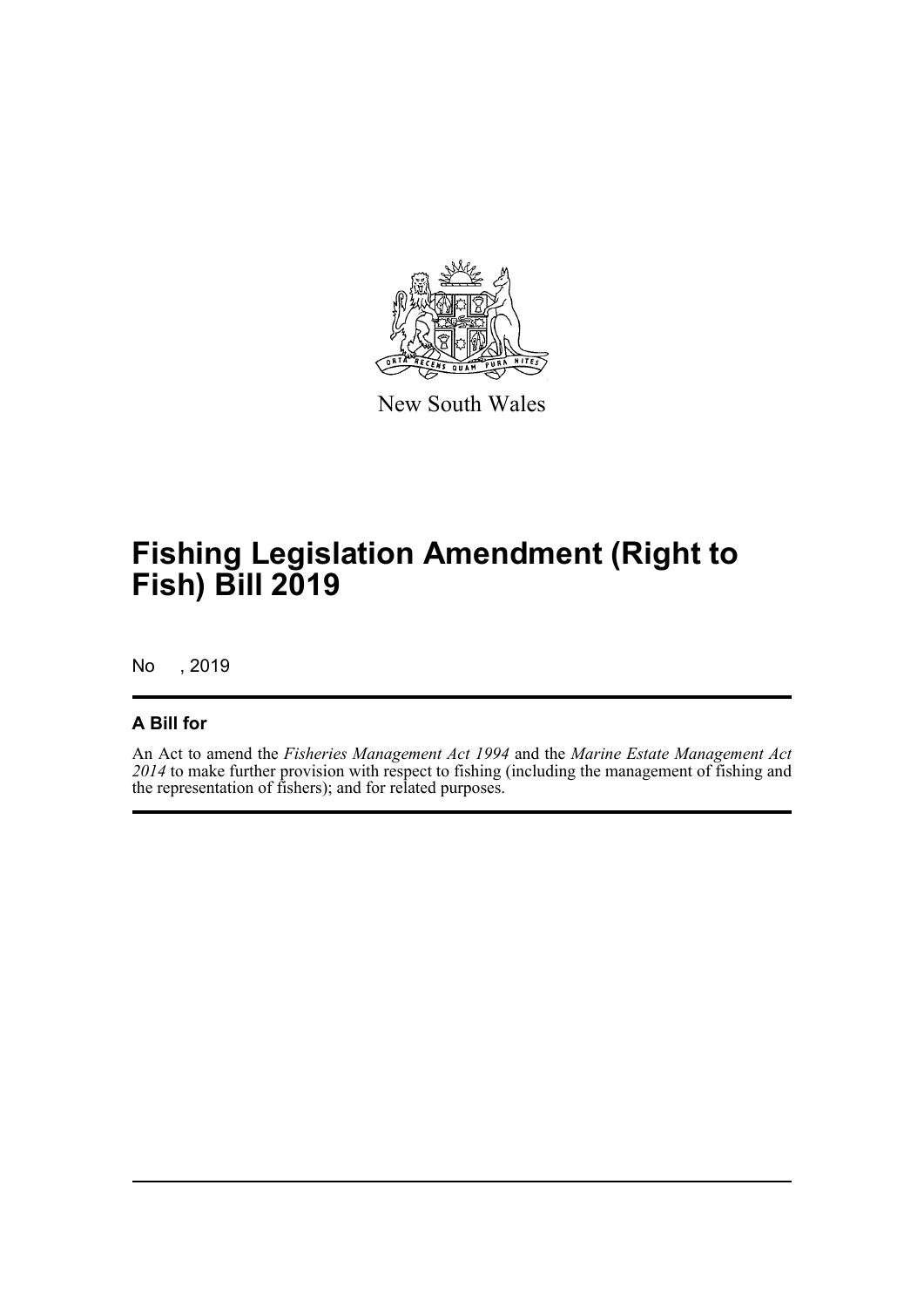Fishing Legislation Amendment (Right to Fish) Bill 2019 [NSW]

<span id="page-7-1"></span><span id="page-7-0"></span>

| The Legislature of New South Wales enacts—                                           |                |
|--------------------------------------------------------------------------------------|----------------|
| Name of Act                                                                          | 2              |
| This Act is the Fishing Legislation Amendment (Right to Fish) Act 2019.              | 3              |
| <b>Commencement</b>                                                                  | $\overline{4}$ |
| This Act commences on the day that is 3 months after the date of assent to this Act. | 5              |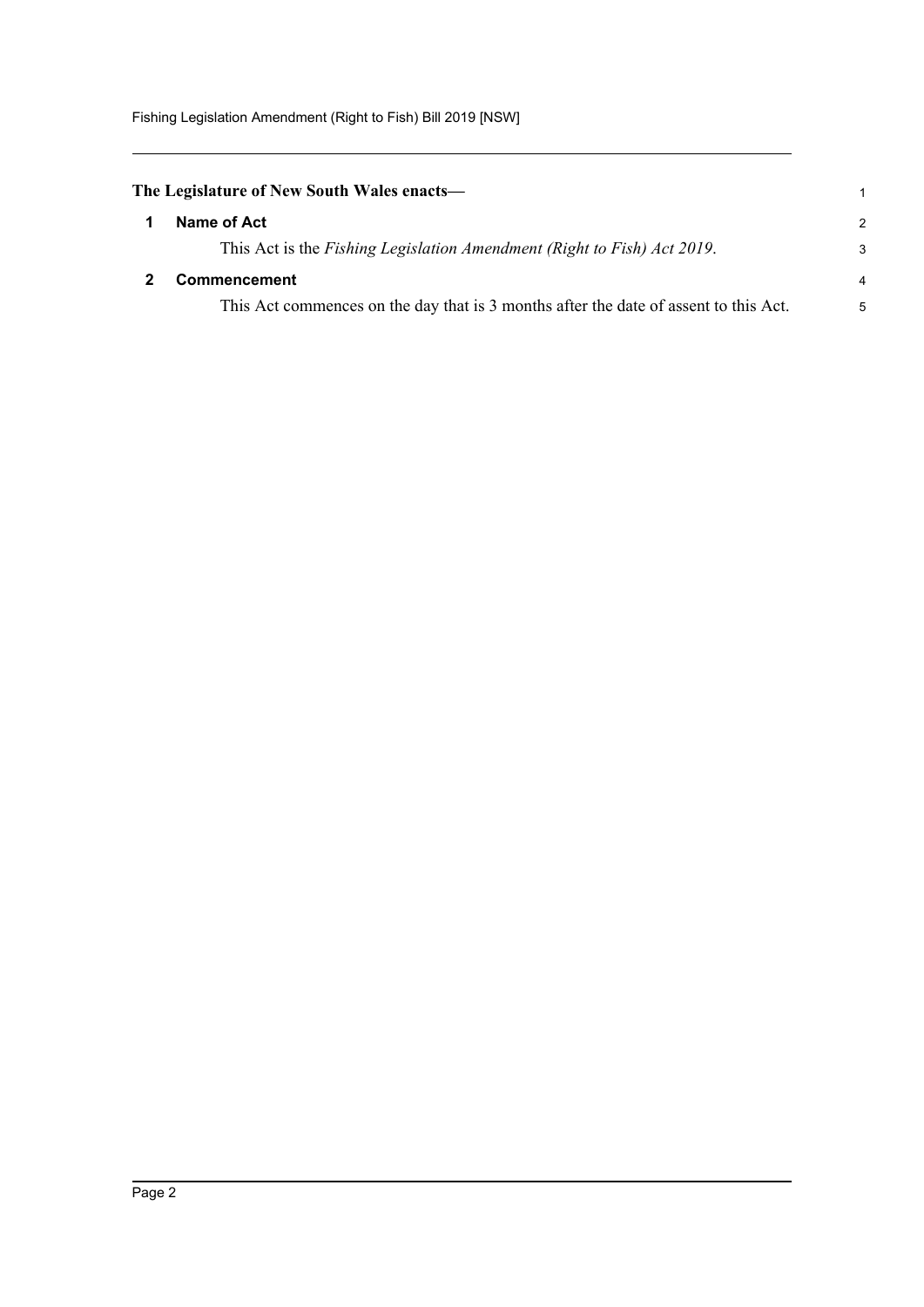<span id="page-8-0"></span>

|       | <b>Schedule 1</b> |                              |     | <b>Amendment of Fisheries Management Act 1994</b><br><b>No 38</b>                                                                                                                                                                                                                                                                                                              | $\mathbf{1}$<br>$\overline{2}$ |
|-------|-------------------|------------------------------|-----|--------------------------------------------------------------------------------------------------------------------------------------------------------------------------------------------------------------------------------------------------------------------------------------------------------------------------------------------------------------------------------|--------------------------------|
| [1]   |                   | <b>Section 4 Definitions</b> |     |                                                                                                                                                                                                                                                                                                                                                                                | 3                              |
|       |                   |                              |     | Insert in alphabetical order in section $4(1)$ —                                                                                                                                                                                                                                                                                                                               | 4                              |
|       |                   |                              |     | <b>NSW Recreational Fishing Council</b> means the NSW Recreational Fishing<br>Council constituted under section 231A.                                                                                                                                                                                                                                                          | $\mathbf 5$<br>6               |
| $[2]$ |                   | <b>Section 7B</b>            |     |                                                                                                                                                                                                                                                                                                                                                                                | $\overline{7}$                 |
|       |                   |                              |     | Omit the section. Insert instead—                                                                                                                                                                                                                                                                                                                                              | 8                              |
|       | 7В                |                              |     | Declaration of designated fishing activities                                                                                                                                                                                                                                                                                                                                   | $\boldsymbol{9}$               |
|       |                   |                              |     | Fishing activities described in Schedule 1A are declared to be designated<br>fishing activities for the purposes of this Part.                                                                                                                                                                                                                                                 | 10<br>11                       |
| [3]   |                   |                              |     | Section 7C Fishery management strategy for designated activities                                                                                                                                                                                                                                                                                                               | 12                             |
|       |                   |                              |     | Insert after section $7C(4)$ —                                                                                                                                                                                                                                                                                                                                                 | 13                             |
|       |                   | (5)                          |     | Before the Minister revises the existing strategy for an activity or sets or<br>revises priorities for the implementation of any action contemplated by an<br>existing strategy under this section, the Minister must give the following<br>persons and bodies an opportunity to make submissions on the proposal and<br>take all submissions that are duly made into account— | 14<br>15<br>16<br>17<br>18     |
|       |                   |                              | (a) | the NSW Recreational Fishing Council,                                                                                                                                                                                                                                                                                                                                          | 19                             |
|       |                   |                              | (b) | advisory councils or advisory groups representing recreational fishing<br>interests that the Minister considers to have a sufficient interest in the<br>proposal,                                                                                                                                                                                                              | 20<br>21<br>22                 |
|       |                   |                              | (c) | peak bodies representing recreational fishers.                                                                                                                                                                                                                                                                                                                                 | 23                             |
| [4]   |                   |                              |     | <b>Section 8 Closure of waters to fishing</b>                                                                                                                                                                                                                                                                                                                                  | 24                             |
|       |                   |                              |     | Insert after section $8(2)$ —                                                                                                                                                                                                                                                                                                                                                  | 25                             |
|       |                   | (3)                          |     | The Minister must consult with the NSW Recreational Fishing Council at least<br>28 days before making a fishing closure.                                                                                                                                                                                                                                                       | 26<br>27                       |
|       |                   | (4)                          |     | The NSW Recreational Fishing Council may agree to a period of less than 28<br>days for the purposes of subsection (3) if it considers the shorter period is<br>warranted because of urgent circumstances (as referred to in section 9).                                                                                                                                        | 28<br>29<br>30                 |
| [5]   |                   |                              |     | Section 11 Amendment or revocation of closures                                                                                                                                                                                                                                                                                                                                 | 31                             |
|       |                   |                              |     | Insert at the end of the section-                                                                                                                                                                                                                                                                                                                                              | 32                             |
|       |                   | (2)                          |     | The Minister must consult with the NSW Recreational Fishing Council at least<br>28 days before amending or revoking a fishing closure.                                                                                                                                                                                                                                         | 33<br>34                       |
| [6]   |                   | <b>Section 13A</b>           |     |                                                                                                                                                                                                                                                                                                                                                                                | 35                             |
|       |                   |                              |     | Insert after section 13—                                                                                                                                                                                                                                                                                                                                                       | 36                             |
|       | 13A               |                              |     | <b>Compensation for commercial fishers</b>                                                                                                                                                                                                                                                                                                                                     | 37                             |
|       |                   | (1)                          |     | This section applies to a person if—                                                                                                                                                                                                                                                                                                                                           | 38                             |
|       |                   |                              | (a) | the person would be entitled to take fish from the waters the subject of<br>a fishing closure under a commercial fishing licence but for the fishing<br>closure, and                                                                                                                                                                                                           | 39<br>40<br>41                 |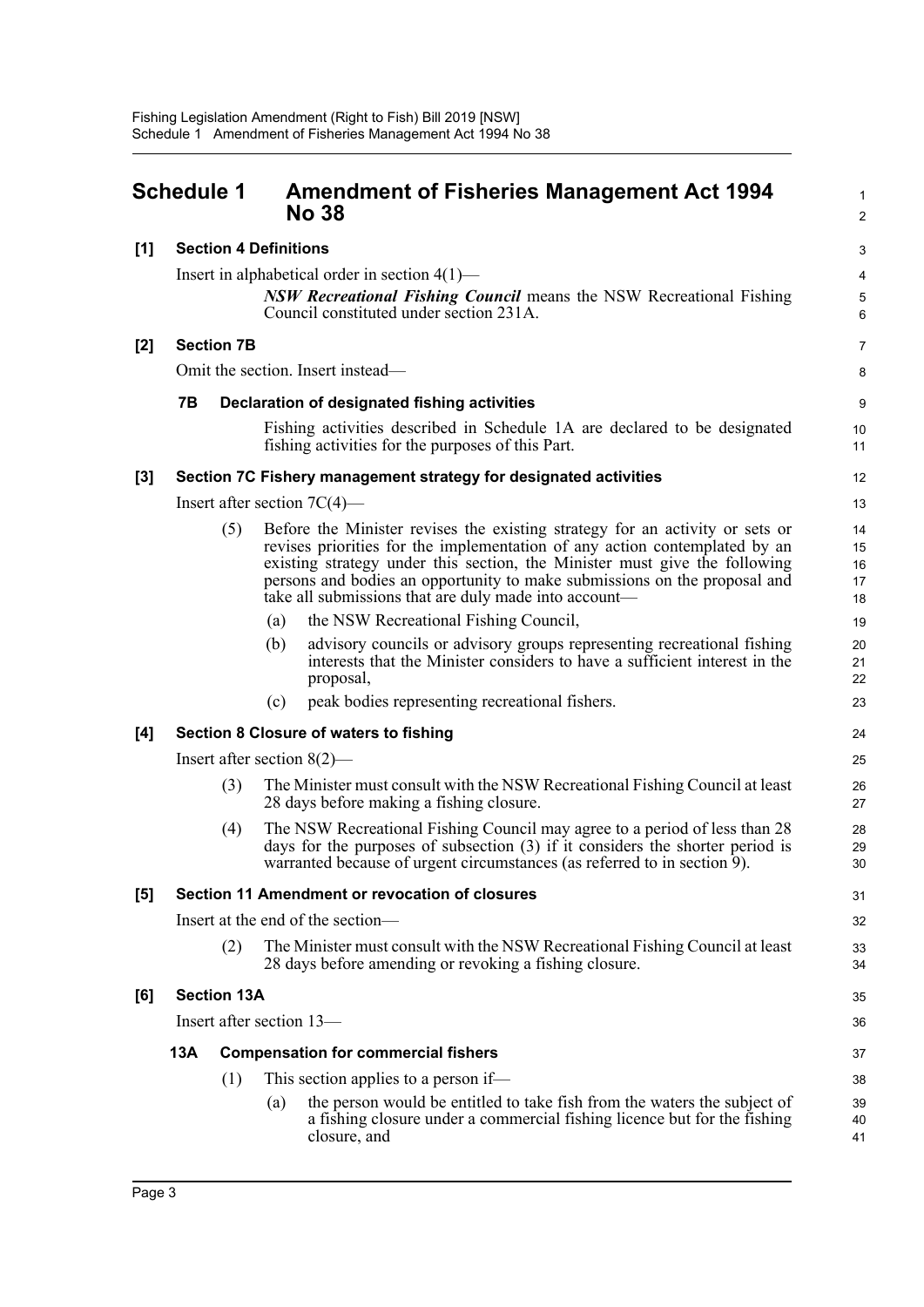|        |                                 | (b)     | the fishing closure will result in a loss of or reduction in income earned<br>by the person from fishing in those waters under the commercial fishing<br>licence.                                                                                                                                                                                              | 2<br>Ĉ                            |
|--------|---------------------------------|---------|----------------------------------------------------------------------------------------------------------------------------------------------------------------------------------------------------------------------------------------------------------------------------------------------------------------------------------------------------------------|-----------------------------------|
|        | (2)                             |         | Parliament recommends the State provide compensation in accordance with<br>this section to a person to whom this section applies for the estimated value of<br>the loss of or reduction in income of the person occurring as a direct result of<br>the fishing closure.                                                                                        | 4<br>$\epsilon$<br>$\overline{7}$ |
|        | (3)                             |         | Parliament recommends the amount of compensation received by a person to<br>whom this section applies—                                                                                                                                                                                                                                                         | ε<br>ς                            |
|        |                                 | (a)     | is to be calculated on an annual basis in accordance with the regulations,<br>and                                                                                                                                                                                                                                                                              | 10<br>11                          |
|        |                                 | (b)     | is payable annually as a lump sum or by way of instalments in<br>accordance with the regulations.                                                                                                                                                                                                                                                              | 12<br>13                          |
|        | (4)                             |         | A claim for compensation is to be made in accordance with the regulations.                                                                                                                                                                                                                                                                                     | 14                                |
|        | (5)                             |         | Compensation is not payable under this section if the person is entitled to<br>compensation under Division 4B in respect of the fishing closure.                                                                                                                                                                                                               | 15<br>16                          |
| $[7]$  | <b>Section 14A Definitions</b>  |         |                                                                                                                                                                                                                                                                                                                                                                | 17                                |
|        | Insert after section $14A(4)$ — |         |                                                                                                                                                                                                                                                                                                                                                                | 18                                |
|        | (5)                             |         | The Minister must consult with the NSW Recreational Fishing Council before<br>making a recommendation for the purposes of subsection (4).                                                                                                                                                                                                                      | 19<br>20                          |
| [8]    | <b>Section 34A Definitions</b>  |         |                                                                                                                                                                                                                                                                                                                                                                | 21                                |
|        |                                 |         | Insert at the end of the section-                                                                                                                                                                                                                                                                                                                              | 22                                |
|        | (2)                             |         | To avoid doubt, a copy of a tax invoice issued on payment of a fishing fee over<br>the telephone or by electronic means that specifies a receipt number is an<br>official receipt within the meaning of paragraph (b) of the definition of <i>official</i><br><i>receipt</i> in subsection (1).                                                                | 23<br>24<br>25<br>26              |
| [9]    |                                 |         | <b>Section 34AA Purpose of fishing fees</b>                                                                                                                                                                                                                                                                                                                    | 27                                |
|        |                                 |         | Insert at the end of the section-                                                                                                                                                                                                                                                                                                                              | 28                                |
|        | (2)                             |         | Parliament recommends the State also provide revenue from fishing fees to<br>assist the following activities, to be administered by the NSW Recreational<br>Fishing Council—                                                                                                                                                                                   | 29<br>3 <sub>C</sub><br>31        |
|        |                                 |         | (a) building and maintaining recreational fishing and boating<br>infrastructure—with revenue from fishing fees to be used for the costs<br>of installing and maintaining approved amenities for recreational<br>fishers on, or on land adjacent to, private land where recreational fishers<br>use the land (or water over the land) for recreational fishing, | 32<br>33<br>34<br>35<br>36        |
|        |                                 | (b)     | providing educational programs that promote and encourage<br>participation in recreational fishing—with revenue from fishing fees to<br>be used for the costs of providing those programs.                                                                                                                                                                     | 37<br>38<br>39                    |
|        | (3)                             |         | In this section-                                                                                                                                                                                                                                                                                                                                               | 40                                |
|        |                                 | lawful. | <i>approved amenities</i> means amenities the installation and maintenance of<br>which are consented to by the land owner concerned and that are otherwise                                                                                                                                                                                                     | 41<br>42<br>43                    |
| $[10]$ |                                 |         | Section 34G Issue of receipt on payment of fishing fee                                                                                                                                                                                                                                                                                                         | 44                                |
|        |                                 |         | Omit section 34G(2). Insert instead—                                                                                                                                                                                                                                                                                                                           | 45                                |
|        |                                 |         |                                                                                                                                                                                                                                                                                                                                                                |                                   |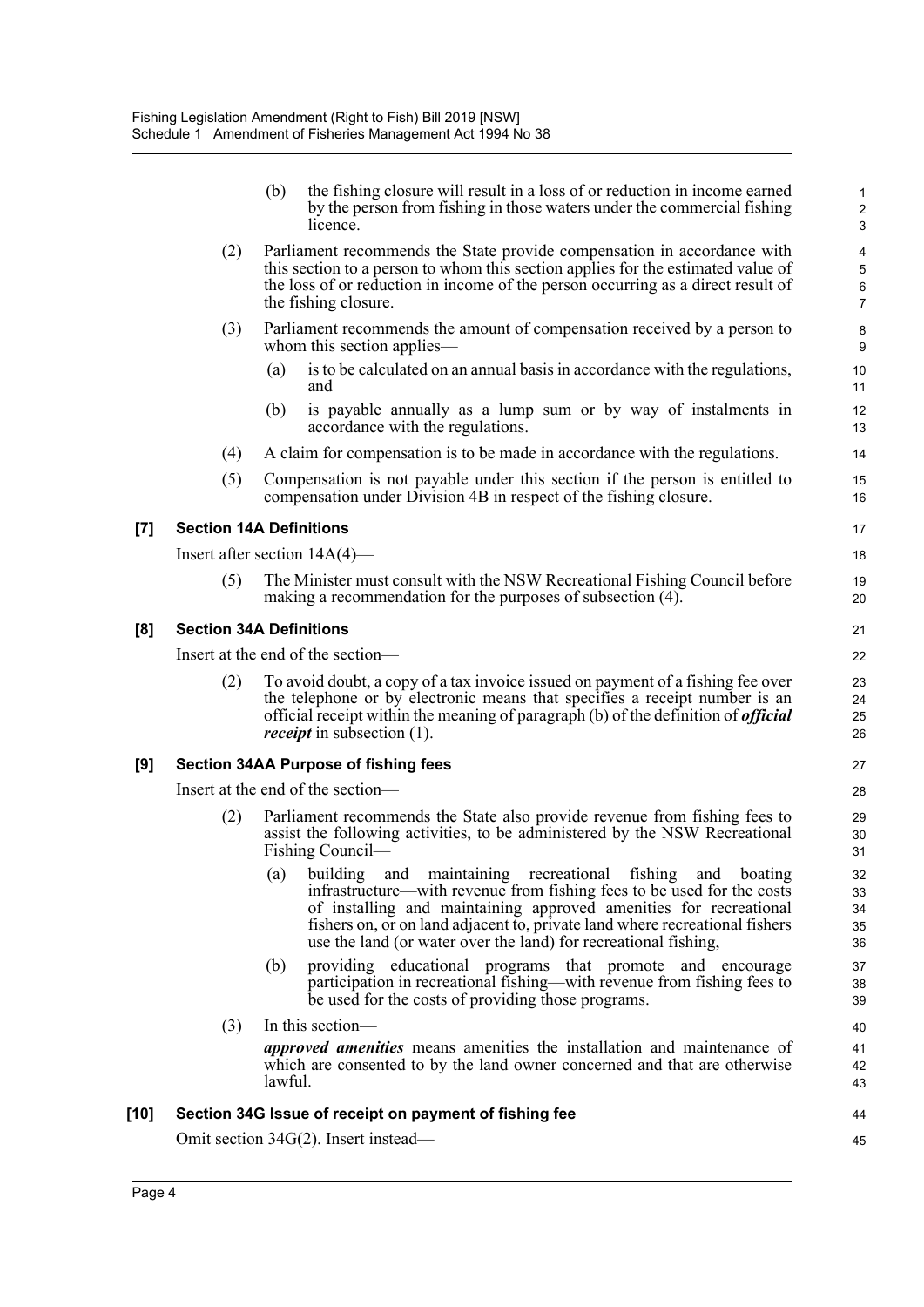|        | (2)                     | A receipt is evidence of the payment of the fishing fee.                                                                                                                                                                                                                                                                                 | 1                               |  |  |  |  |
|--------|-------------------------|------------------------------------------------------------------------------------------------------------------------------------------------------------------------------------------------------------------------------------------------------------------------------------------------------------------------------------------|---------------------------------|--|--|--|--|
|        |                         | Note. A fisheries officer may require recreational fishers to produce an official receipt<br>as evidence of their authority to take fish (see section 257). A recreational fisher who<br>is required to pay a fishing fee must not take fish without having an official receipt in his<br>or her immediate possession (see section 34J). | $\boldsymbol{2}$<br>3<br>4<br>5 |  |  |  |  |
| $[11]$ | acquisition             | Section 34N Termination of commercial fishing entitlements following declaration of                                                                                                                                                                                                                                                      | 6<br>$\overline{7}$             |  |  |  |  |
|        |                         | Omit "any one or more" from section $34N(2)$ . Insert instead "either or both".                                                                                                                                                                                                                                                          | 8                               |  |  |  |  |
| $[12]$ | Section 34N(2)(c)       |                                                                                                                                                                                                                                                                                                                                          | 9                               |  |  |  |  |
|        | Omit the paragraph.     |                                                                                                                                                                                                                                                                                                                                          |                                 |  |  |  |  |
| $[13]$ |                         | Section 40B When fishing determinations are required to be made                                                                                                                                                                                                                                                                          | 11                              |  |  |  |  |
|        | Omit section $40B(2)$ . |                                                                                                                                                                                                                                                                                                                                          | 12                              |  |  |  |  |
| $[14]$ |                         | Section 40C Who makes fishing determinations                                                                                                                                                                                                                                                                                             | 13                              |  |  |  |  |
|        |                         | Insert after section $40C(4)$ —                                                                                                                                                                                                                                                                                                          | 14                              |  |  |  |  |
|        | (4A)                    | Before the Secretary makes a fishing determination referred to in subsection<br>(4), the Secretary must call for public submissions on the determination.                                                                                                                                                                                | 15<br>16                        |  |  |  |  |
|        | (4B)                    | When the Secretary makes a fishing determination referred to in subsection<br>(4), the Secretary must have regard to any public submissions received within<br>the time fixed by the Secretary for the making of those submissions.                                                                                                      | 17<br>18<br>19                  |  |  |  |  |
|        |                         | Note. Section 284 regulates the public consultation procedure. It requires copies of the<br>proposed fishing determination to be publicly exhibited and a period of at least 30 days<br>for public comment.                                                                                                                              | 20<br>21<br>22                  |  |  |  |  |
| $[15]$ | Section 40C(5)          |                                                                                                                                                                                                                                                                                                                                          | 23                              |  |  |  |  |
|        | Omit the subsection.    |                                                                                                                                                                                                                                                                                                                                          | 24                              |  |  |  |  |
| $[16]$ |                         | Sections 40J(2)(a) and 40O(4)(a)                                                                                                                                                                                                                                                                                                         | 25                              |  |  |  |  |
|        |                         | Insert "under section 40C" after "Minister" wherever occurring.                                                                                                                                                                                                                                                                          | 26                              |  |  |  |  |
| $[17]$ |                         | Section 40M Making of fishing determination by Secretary                                                                                                                                                                                                                                                                                 | 27                              |  |  |  |  |
|        |                         | Insert after section $40M(5)$ —                                                                                                                                                                                                                                                                                                          | 28                              |  |  |  |  |
|        | (6)                     | Subsection (4) does not apply in relation to a fishing determination referred to<br>in section $40C(4)$ .                                                                                                                                                                                                                                | 29<br>30                        |  |  |  |  |
| $[18]$ |                         | Section 40Z Allocation of non-commercial fishing determination                                                                                                                                                                                                                                                                           | 31                              |  |  |  |  |
|        |                         | Insert after section $40Z(4)$ —                                                                                                                                                                                                                                                                                                          | 32                              |  |  |  |  |
|        | (5)                     | The Minister must consult with the NSW Recreational Fishing Council before<br>making a direction under this section.                                                                                                                                                                                                                     | 33<br>34                        |  |  |  |  |
| $[19]$ |                         | Section 40ZA Implementation of non-commercial fishing determinations                                                                                                                                                                                                                                                                     | 35                              |  |  |  |  |
|        |                         | Insert after section $40ZA(2)$ —                                                                                                                                                                                                                                                                                                         | 36                              |  |  |  |  |
|        | (3)                     | The Minister is to make arrangements for public consultation with respect to<br>the review and allow a period of not less than 28 days for public submissions.                                                                                                                                                                           | 37<br>38                        |  |  |  |  |
|        | (4)                     | The Minister must have regard to any submissions received within the time<br>fixed by the Minister for the making of those submissions, in making any<br>decision in relation to the review.                                                                                                                                             | 39<br>40<br>41                  |  |  |  |  |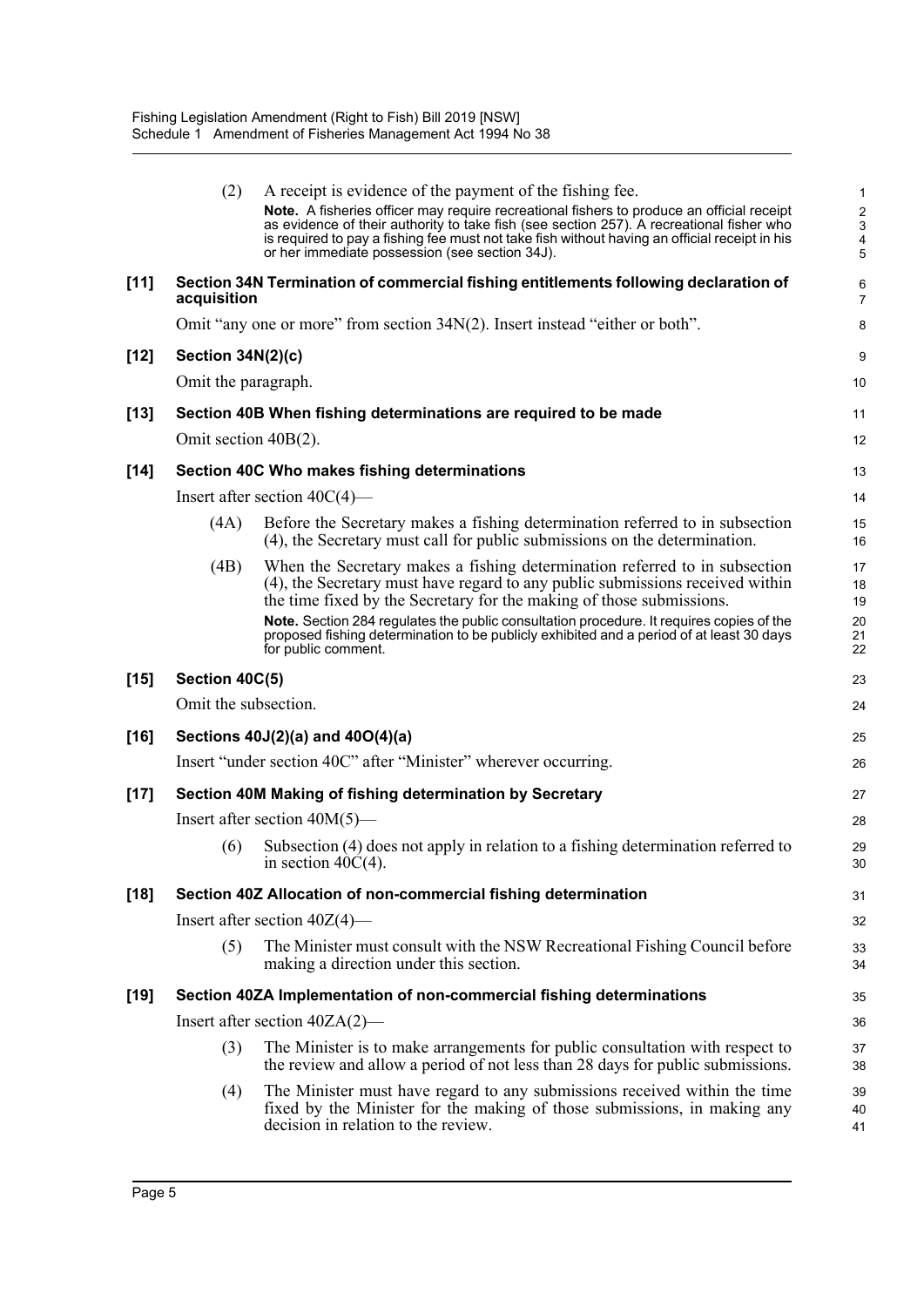| $[20]$ |                                         |                     |     | <b>Section 84 Making of appeals</b>                                                                                                                                                                                                                                        | $\mathbf{1}$                                |  |
|--------|-----------------------------------------|---------------------|-----|----------------------------------------------------------------------------------------------------------------------------------------------------------------------------------------------------------------------------------------------------------------------------|---------------------------------------------|--|
|        |                                         |                     |     | Insert after section $84(4)$ —                                                                                                                                                                                                                                             | $\boldsymbol{2}$                            |  |
|        |                                         | (5)                 |     | A person who is eligible to make appeals in relation to the allocation of 2 or<br>more classes of quota shares may elect to have the appeals heard together.                                                                                                               | $\ensuremath{\mathsf{3}}$<br>$\overline{4}$ |  |
|        |                                         | (6)                 |     | An election under subsection $(5)$ is to be made in accordance with the<br>regulations.                                                                                                                                                                                    | $\sqrt{5}$<br>6                             |  |
|        |                                         | (7)                 |     | Section $86(6)$ does not limit the operation of subsection $(5)$ .                                                                                                                                                                                                         | $\overline{7}$                              |  |
|        |                                         | (8)                 |     | The regulations may make provision for or with respect to the payment of a<br>combined fee or deposit to accompany an appeal the subject of an election<br>under subsection $(5)$ that reflects the reduction in administrative costs of<br>having appeals heard together. | 8<br>9<br>10<br>11                          |  |
| $[21]$ |                                         |                     |     | <b>Section 86 Procedure at appeals</b>                                                                                                                                                                                                                                     | 12                                          |  |
|        |                                         |                     |     | Omit ", and as quickly," from section $86(1)(b)$ .                                                                                                                                                                                                                         | 13                                          |  |
| $[22]$ |                                         | Section 86(1A)      |     |                                                                                                                                                                                                                                                                            | 14                                          |  |
|        |                                         |                     |     | Insert after section $86(1)$ —                                                                                                                                                                                                                                             | 15                                          |  |
|        |                                         | (1A)                |     | The Panel must determine an appeal as quickly as the requirements of this Act<br>and the proper consideration of the matter permit and, in any case, within 90<br>days after the appeal is received.                                                                       | 16<br>17<br>18                              |  |
| $[23]$ |                                         | Section 86(2)       |     |                                                                                                                                                                                                                                                                            | 19                                          |  |
|        |                                         |                     |     | Insert "within 10 days after the appeal is received" after "the appeal".                                                                                                                                                                                                   | 20                                          |  |
| $[24]$ |                                         |                     |     | Section 189 When aquaculture operations can be closed                                                                                                                                                                                                                      | 21                                          |  |
|        |                                         |                     |     | Insert after section $189(1)$ —                                                                                                                                                                                                                                            | 22                                          |  |
|        |                                         | (1A)                |     | The Minister must consult with the permit holder at least 28 days before<br>making the fishing closure.                                                                                                                                                                    | 23<br>24                                    |  |
|        |                                         |                     |     | Note. Section 8(3) requires the Minister to also consult with the NSW Recreational<br>Fishing Council at least 28 days before making a fishing closure.                                                                                                                    | 25<br>26                                    |  |
| $[25]$ | <b>Section 225</b>                      |                     |     |                                                                                                                                                                                                                                                                            |                                             |  |
|        | Omit the section. Insert instead—<br>28 |                     |     |                                                                                                                                                                                                                                                                            |                                             |  |
|        | 225                                     |                     |     | Minister may engage persons to carry out or assist research                                                                                                                                                                                                                | 29                                          |  |
|        |                                         | (1)                 |     | The Minister may engage suitably qualified persons to undertake independent<br>research for the purposes of this Act.                                                                                                                                                      | 30<br>31                                    |  |
|        |                                         | (2)                 |     | The Minister may establish and maintain, or assist in establishing or<br>maintaining, scientific stations at which the research may be undertaken.                                                                                                                         | 32<br>33                                    |  |
|        |                                         | (3)                 |     | The independent research may include the following—                                                                                                                                                                                                                        | 34                                          |  |
|        |                                         |                     | (a) | carrying out, or assisting in the carrying out of, investigations into any<br>biological or other problem associated with fisheries,                                                                                                                                       | 35<br>36                                    |  |
|        |                                         |                     | (b) | carrying out, or assisting in the carrying out of, investigations into<br>aquaculture.                                                                                                                                                                                     | 37<br>38                                    |  |
| $[26]$ |                                         | Part 8, Division 2A |     |                                                                                                                                                                                                                                                                            | 39                                          |  |
|        |                                         |                     |     | Insert after section 231-                                                                                                                                                                                                                                                  | 40                                          |  |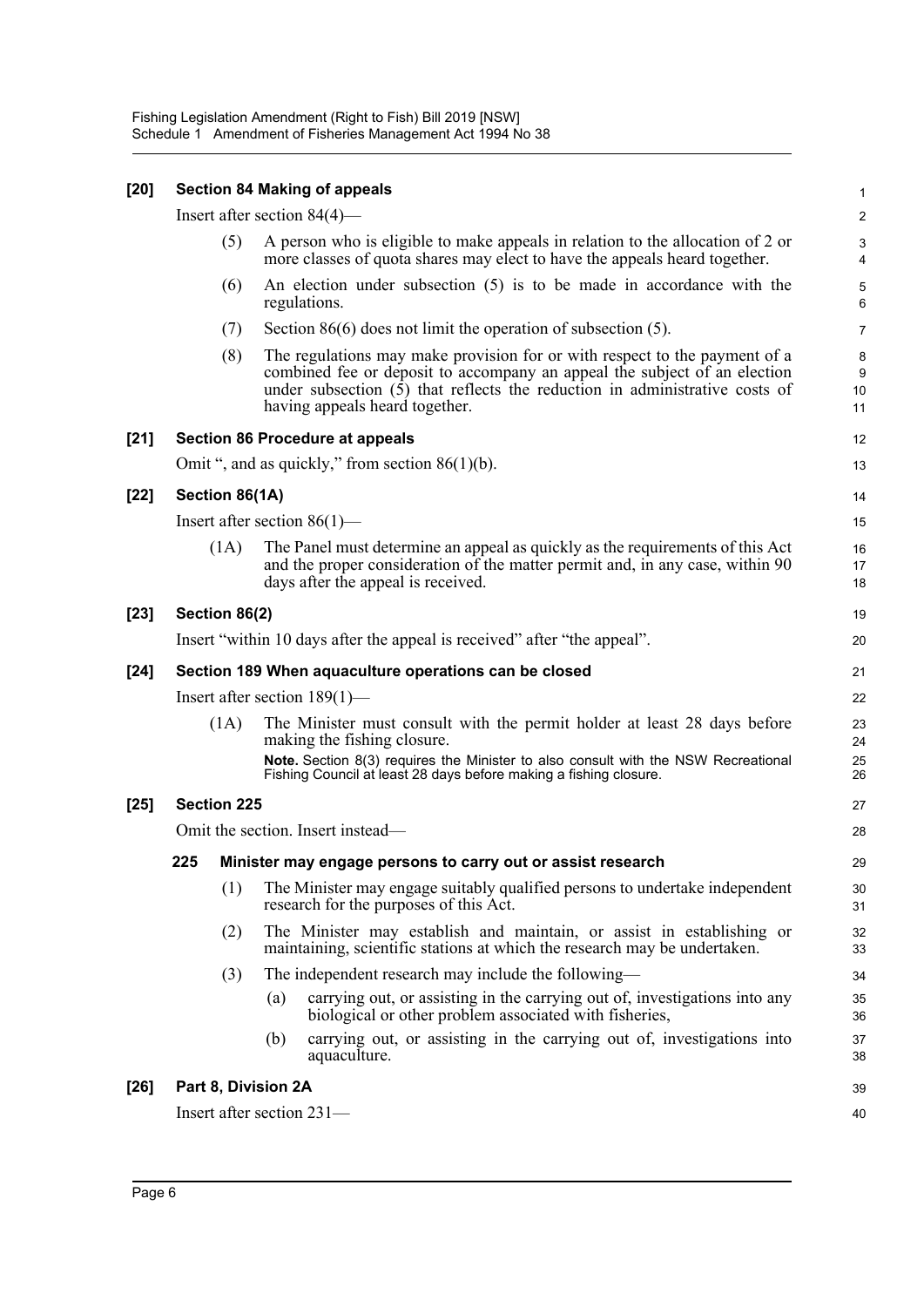| <b>Division 2A</b> |                                                   |                                                                                                                | <b>NSW Recreational Fishing Council</b>                                                                                                                                                                             |                      |  |  |  |  |
|--------------------|---------------------------------------------------|----------------------------------------------------------------------------------------------------------------|---------------------------------------------------------------------------------------------------------------------------------------------------------------------------------------------------------------------|----------------------|--|--|--|--|
| 231A               |                                                   |                                                                                                                | <b>Constitution of NSW Recreational Fishing Council</b>                                                                                                                                                             | 2                    |  |  |  |  |
|                    |                                                   | There is constituted by this Act a corporation with the corporate name of NSW<br>Recreational Fishing Council. |                                                                                                                                                                                                                     |                      |  |  |  |  |
| 231B               | <b>Status of NSW Recreational Fishing Council</b> |                                                                                                                |                                                                                                                                                                                                                     |                      |  |  |  |  |
|                    |                                                   |                                                                                                                | The NSW Recreational Fishing Council is a NSW Government agency.                                                                                                                                                    | Е                    |  |  |  |  |
| 231C               |                                                   |                                                                                                                | <b>Ministerial control</b>                                                                                                                                                                                          | 7                    |  |  |  |  |
|                    | (1)                                               |                                                                                                                | The NSW Recreational Fishing Council is not subject to the control and<br>direction of the Minister in the exercise of its functions.                                                                               | ε<br>ç               |  |  |  |  |
|                    | (2)                                               |                                                                                                                | Subsection (1) does not apply to a function delegated to the Council by the<br>Minister or the Secretary.                                                                                                           | 1 <sup>C</sup><br>11 |  |  |  |  |
| 231D               |                                                   |                                                                                                                | <b>Board of NSW Recreational Fishing Council</b>                                                                                                                                                                    | 12                   |  |  |  |  |
|                    | (1)                                               |                                                                                                                | There is to be a Board of the NSW Recreational Fishing Council.                                                                                                                                                     | 13                   |  |  |  |  |
|                    | (2)                                               |                                                                                                                | The Board is to consist of the following members—                                                                                                                                                                   | 14                   |  |  |  |  |
|                    |                                                   | (a)                                                                                                            | 1 person appointed by the Board as the Chairperson of the Board,                                                                                                                                                    | 15                   |  |  |  |  |
|                    |                                                   | (b)                                                                                                            | 2 persons appointed by the Minister to represent recreational fishers, the<br>recreational fishing industry or related interests (such as the fishing<br>tackle industry or charter fishing boat industry),         | 16<br>17<br>18       |  |  |  |  |
|                    |                                                   | (c)                                                                                                            | 8 persons who are representatives of peak bodies that represent<br>recreational fishers.                                                                                                                            | 19<br>20             |  |  |  |  |
|                    | (3)                                               |                                                                                                                | The Chairperson of the Board is to be appointed by the Board following the<br>completion of a selection process determined by the Board and carried out in<br>accordance with the regulations.                      | 21<br>22<br>23       |  |  |  |  |
|                    | (4)                                               |                                                                                                                | The Minister is, in accordance with the regulations, to request nominations<br>from relevant organisations and bodies for the appointment of the members of<br>the Board referred to in subsection $(2)(b)$ .       | 24<br>25<br>26       |  |  |  |  |
|                    | (5)                                               |                                                                                                                | The members of the Board referred to in subsection $(2)(c)$ are to be elected by<br>the members of the peak bodies representing recreational fishers in accordance<br>with the regulations.                         | 27<br>28<br>29       |  |  |  |  |
|                    | (6)                                               | Board.                                                                                                         | Schedule 3A sets out provisions relating to the members and procedure of the                                                                                                                                        | 3 <sub>C</sub><br>31 |  |  |  |  |
|                    | (7)                                               |                                                                                                                | In this Division, the <b>Board</b> means the Board, established by this section, of the<br>NSW Recreational Fishing Council.                                                                                        | 32<br>33             |  |  |  |  |
| 231E               |                                                   |                                                                                                                | <b>Chief Executive Officer</b>                                                                                                                                                                                      | 34                   |  |  |  |  |
|                    | (1)                                               |                                                                                                                | The Chief Executive Officer is responsible for the day-to-day management of<br>the affairs of the NSW Recreational Fishing Council in accordance with the<br>specific policies and general directions of the Board. | 35<br>36<br>37       |  |  |  |  |
|                    | (2)                                               |                                                                                                                | Any act, matter or thing done in the name of, or on behalf of, the NSW<br>Recreational Fishing Council by the Chief Executive Officer is taken to have<br>been done by the NSW Recreational Fishing Council.        | 38<br>39<br>40       |  |  |  |  |
|                    | (3)                                               |                                                                                                                | In this Division, <i>Chief Executive Officer</i> means the person employed in the<br>Public Service as the Chief Executive Officer of the NSW Recreational<br>Fishing Council.                                      | 41<br>42<br>43       |  |  |  |  |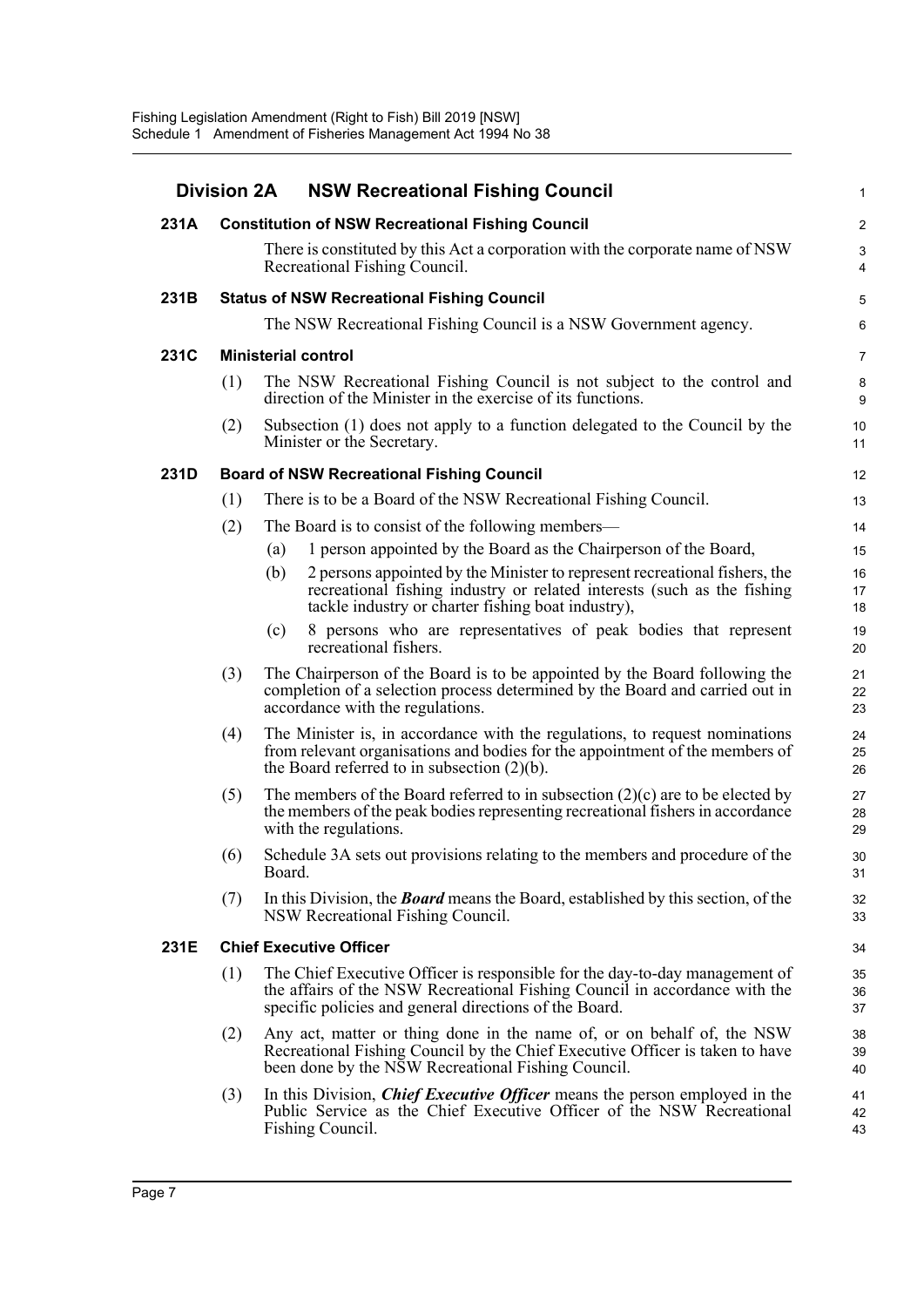### **231F Appointment of advisory committees**

(1) The Board may appoint advisory committees for the purposes of advising the Board and the NSW Recreational Fishing Council for the purposes of this Act.

43 44

- (2) An advisory committee has the functions that the Board may from time to time determine in respect of it.
- (3) An advisory committee consists of any committee members appointed by the Board that the Board thinks fit.
- (4) An advisory committee member holds office for the period specified in the instrument of appointment of the committee member, but the appointment may be terminated by the Board at any time.
- (5) One of the advisory committee members, in and by the instrument by which the committee member is appointed or another instrument made by the Board, is to be appointed as chairperson of the committee.
- (6) An advisory committee member is entitled to be paid the fees and allowances (if any) that the Minister may determine, from time to time, in respect of the committee member.
- (7) Subject to the regulations and any directions of the Board, the procedure of an advisory committee appointed under this section is to be as determined by the advisory committee.
- (8) The Board may dissolve an advisory committee appointed under this section.

### **231G Staff**

Persons may be employed in the Public Service under the *Government Sector Employment Act 2013* to enable the NSW Recreational Fishing Council to exercise its functions.

**Note.** Section 59 of the *Government Sector Employment Act 2013* provides that the persons so employed (or whose services the NSW Recreational Fishing Council makes use of) may be referred to as officers or employees, or members of staff, of the NSW Recreational Fishing Council. Section 47A of the *Constitution Act 1902* precludes the NSW Recreational Fishing Council from employing staff.

### **231H Delegation of NSW Recreational Fishing Council's functions**

- (1) The NSW Recreational Fishing Council may delegate to an authorised person any of its functions, other than this power of delegation.
- (2) A delegate may subdelegate to an authorised person any function delegated by the NSW Recreational Fishing Council if the delegate is authorised in writing to do so by the NSW Recreational Fishing Council.
- (3) This section does not apply to a function delegated to the NSW Recreational Fishing Council by the Minister or the Secretary unless the subdelegation is authorised by the Minister or the Secretary.

### (4) In this section, *authorised person* means—

- (a) a member of staff of the NSW Recreational Fishing Council, or
- (b) a person, or committee of persons, of a class approved by the Minister or prescribed by the regulations.

### **231I Functions**

(1) The NSW Recreational Fishing Council has the following functions—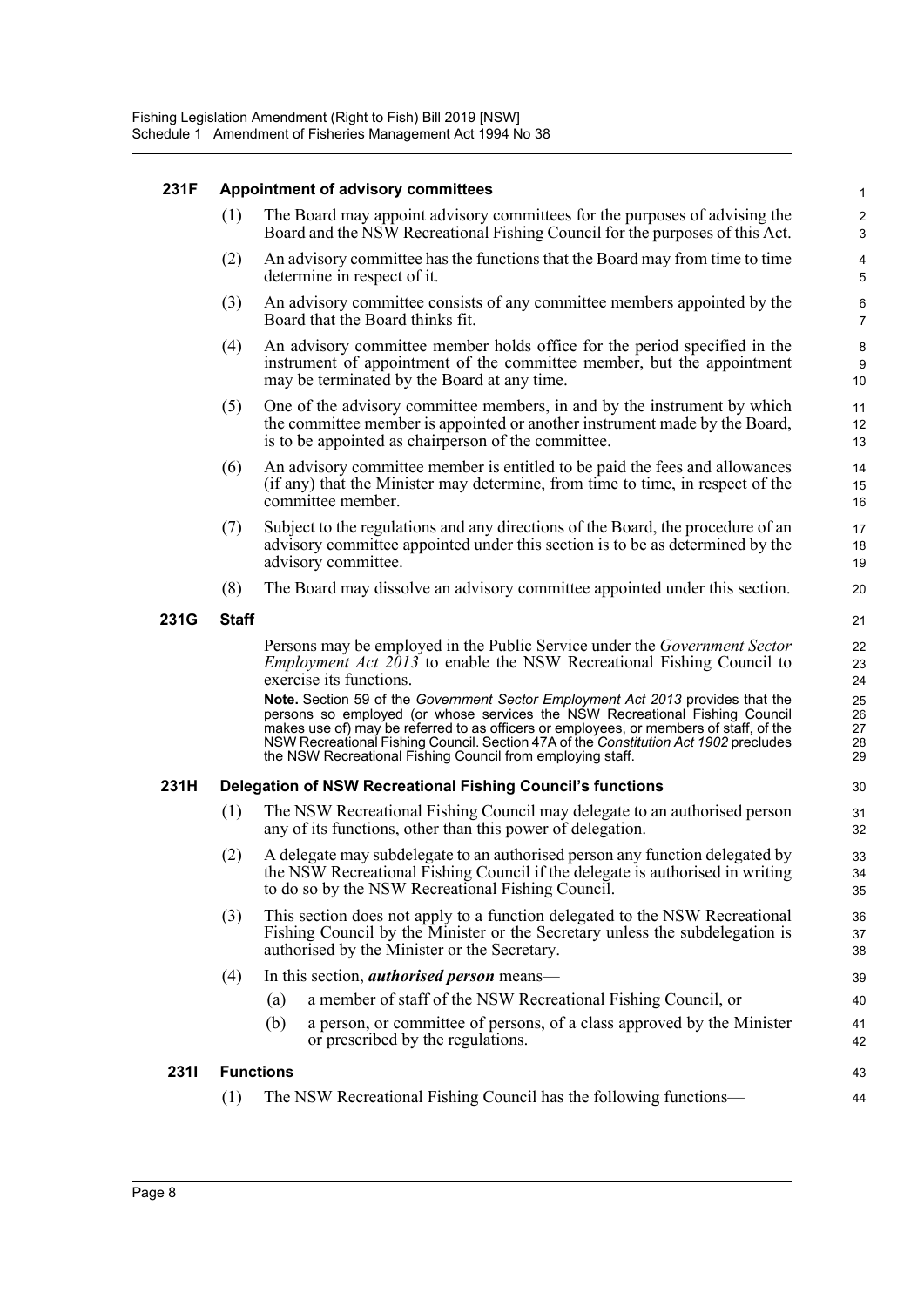|        |      |                     | (a)     | to investigate and advise the Minister or the Secretary on any matter<br>concerning recreational fishing that may be referred to it by the Minister<br>or the Secretary or on its own initiative,                                                                                                                                                                                                                                                                                                                                                                                                                                                                | $\mathbf{1}$<br>$\boldsymbol{2}$<br>$\ensuremath{\mathsf{3}}$ |
|--------|------|---------------------|---------|------------------------------------------------------------------------------------------------------------------------------------------------------------------------------------------------------------------------------------------------------------------------------------------------------------------------------------------------------------------------------------------------------------------------------------------------------------------------------------------------------------------------------------------------------------------------------------------------------------------------------------------------------------------|---------------------------------------------------------------|
|        |      |                     | (b)     | any other functions that are conferred or imposed on it by or under this<br>or any other Act.                                                                                                                                                                                                                                                                                                                                                                                                                                                                                                                                                                    | 4<br>5                                                        |
|        |      |                     |         | <b>Note.</b> The functions of the NSW Recreational Fishing Council include those<br>conferred by sections 34AA(2) (relating to administering educational programs<br>and certain other activities referred to in that provision) and 239C (relating to<br>audits of the recreational fishing trust funds under the Act), and various other<br>specific consultative functions conferred by this Act.                                                                                                                                                                                                                                                             | 6<br>$\overline{7}$<br>8<br>$\boldsymbol{9}$<br>10            |
|        |      | (2)                 |         | The NSW Recreational Fishing Council may do all the supplemental,<br>incidental or consequential acts that may be necessary or expedient for the<br>exercise of its functions.                                                                                                                                                                                                                                                                                                                                                                                                                                                                                   | 11<br>12<br>13                                                |
|        |      | (3)                 |         | The Minister may delegate to the NSW Recreational Fishing Council any<br>function of the Minister under this Act, other than this power of delegation.                                                                                                                                                                                                                                                                                                                                                                                                                                                                                                           | 14<br>15                                                      |
|        |      | (4)                 |         | The Secretary may delegate to the NSW Recreational Fishing Council any<br>function of the Secretary under this Act, other than this power of delegation.                                                                                                                                                                                                                                                                                                                                                                                                                                                                                                         | 16<br>17                                                      |
|        |      | (5)                 |         | The Secretary may subdelegate to the NSW Recreational Fishing Council any<br>function delegated to the Secretary by the Minister if the Secretary is<br>authorised to do so by the Minister.                                                                                                                                                                                                                                                                                                                                                                                                                                                                     | 18<br>19<br>20                                                |
|        | 231J |                     |         | Annual report to include certain matters                                                                                                                                                                                                                                                                                                                                                                                                                                                                                                                                                                                                                         | 21                                                            |
|        |      |                     |         | The annual report of the NSW Recreational Fishing Council required to be<br>prepared under the Annual Reports (Statutory Bodies) Act 1984 is to include a<br>report as to the outcomes achieved by the NSW Recreational Fishing Council<br>during the reporting period.                                                                                                                                                                                                                                                                                                                                                                                          | 22<br>23<br>24<br>25                                          |
|        | 231K |                     |         | Provision of other information by NSW Recreational Fishing Council                                                                                                                                                                                                                                                                                                                                                                                                                                                                                                                                                                                               | 26                                                            |
|        |      |                     |         | The NSW Recreational Fishing Council must provide reports about its<br>activities and any other information if requested to do so by the Minister.                                                                                                                                                                                                                                                                                                                                                                                                                                                                                                               | 27<br>28                                                      |
|        | 231L |                     |         | <b>Personal liability</b>                                                                                                                                                                                                                                                                                                                                                                                                                                                                                                                                                                                                                                        | 29                                                            |
|        |      |                     | demand. | A matter or thing done or omitted to be done by the NSW Recreational Fishing<br>Council, the Board or a member of the Board, the Chief Executive Officer, a<br>member of an advisory committee appointed under this Act, or a person acting<br>under the direction of the NSW Recreational Fishing Council, the Board or the<br>Chief Executive Officer does not, if the matter or thing was done or omitted in<br>good faith for the purpose of executing this or any other Act, subject the<br>member of the Board, the Chief Executive Officer, the member of the advisory<br>committee or the person so acting personally to any action, liability, claim or | 30<br>31<br>32<br>33<br>34<br>35<br>36<br>37<br>38            |
| $[27]$ |      | <b>Section 239C</b> |         |                                                                                                                                                                                                                                                                                                                                                                                                                                                                                                                                                                                                                                                                  | 39                                                            |
|        |      |                     |         | Insert after section 239B-                                                                                                                                                                                                                                                                                                                                                                                                                                                                                                                                                                                                                                       | 40                                                            |
|        | 239C |                     |         | NSW Recreational Fishing Council may audit recreational fishing trust funds                                                                                                                                                                                                                                                                                                                                                                                                                                                                                                                                                                                      | 41                                                            |
|        |      |                     |         | The NSW Recreational Fishing Council may order an audit of the financial<br>statements relating to the Recreational Fishing (Freshwater) Trust Fund and<br>the Recreational Fishing (Saltwater) Trust Fund by an auditor nominated by<br>the NSW Recreational Fishing Council.                                                                                                                                                                                                                                                                                                                                                                                   | 42<br>43<br>44<br>45                                          |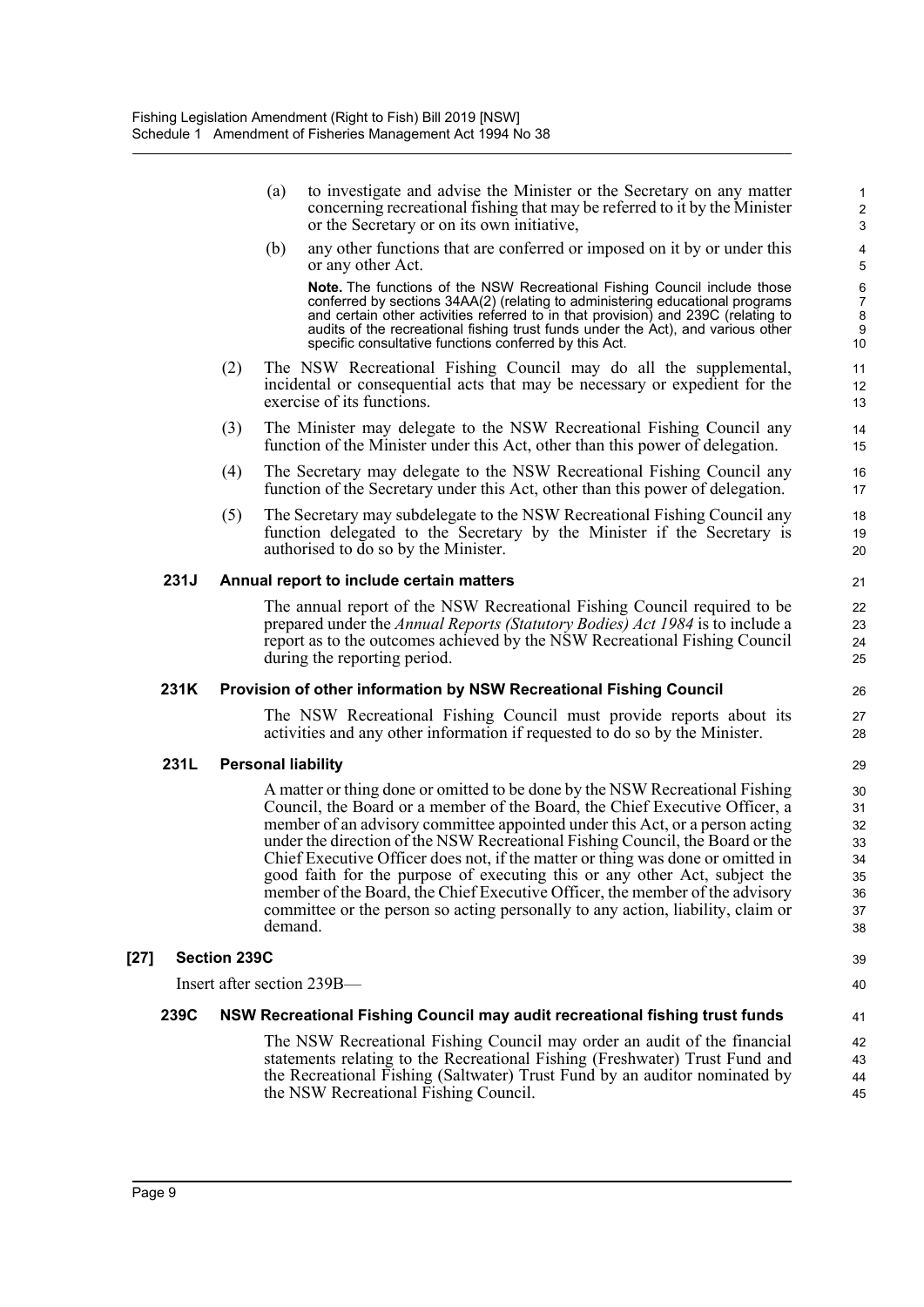| $[28]$ |               |                     |                    | Section 284 Public consultation procedure                                                                                                                                                                                                                                                                       | $\mathbf{1}$         |
|--------|---------------|---------------------|--------------------|-----------------------------------------------------------------------------------------------------------------------------------------------------------------------------------------------------------------------------------------------------------------------------------------------------------------|----------------------|
|        | $284(1)(b)$ . |                     |                    | Insert ", or by the Secretary pursuant to section $40C(3)$ " after "TAF Committee" in section                                                                                                                                                                                                                   | $\sqrt{2}$<br>3      |
| $[29]$ |               | <b>Section 288E</b> |                    |                                                                                                                                                                                                                                                                                                                 | 4                    |
|        |               |                     |                    | Insert after section 288D-                                                                                                                                                                                                                                                                                      | 5                    |
|        | 288E          |                     | consultation       | No restriction of recreational fishers' access to public land without public                                                                                                                                                                                                                                    | 6<br>$\overline{7}$  |
|        |               | (1)                 |                    | This section has effect despite any law to the contrary (whether made before<br>or after the commencement of this section).                                                                                                                                                                                     | $\bf 8$<br>9         |
|        |               | (2)                 |                    | A provision of any law that enables a decision-maker to restrict access by<br>recreational fishers to or across public land for the purpose of recreational<br>fishing (a <i>relevant provision</i> ) has no effect unless the public consultation<br>required by this section has been carried out.            | 10<br>11<br>12<br>13 |
|        |               | (3)                 |                    | Before a decision-maker makes a decision to restrict access by recreational<br>fishers under a relevant provision, the decision-maker must give the following<br>persons and bodies an opportunity to make submissions on the proposed<br>restriction and take all submissions that are duly made into account— | 14<br>15<br>16<br>17 |
|        |               |                     | (a)                | the NSW Recreational Fishing Council,                                                                                                                                                                                                                                                                           | 18                   |
|        |               |                     | (b)                | advisory councils or advisory groups representing recreational fishing<br>interests that the Minister considers to have a sufficient interest in the<br>proposal,                                                                                                                                               | 19<br>20<br>21       |
|        |               |                     | (c)                | peak bodies representing recreational fishers.                                                                                                                                                                                                                                                                  | 22                   |
|        |               | (4)                 |                    | This section does not affect any rights conferred on the owner of private land.                                                                                                                                                                                                                                 | 23                   |
|        |               | (5)                 |                    | This section does not apply if the reason for the proposed restriction is to<br>protect the health or safety of a person.                                                                                                                                                                                       | 24<br>25             |
|        |               | (6)                 |                    | In this section—                                                                                                                                                                                                                                                                                                | 26                   |
|        |               |                     |                    | decision-maker means the entity on whom the power to restrict access by<br>recreational fishers to or across public land for the purpose of recreational<br>fishing is conferred (including, for example, a local council on whom the<br>power is conferred).                                                   | 27<br>28<br>29<br>30 |
| $[30]$ |               | <b>Schedule 3A</b>  |                    |                                                                                                                                                                                                                                                                                                                 | 31                   |
|        |               |                     |                    | Insert after Schedule 3-                                                                                                                                                                                                                                                                                        | 32                   |
|        |               | <b>Schedule 3A</b>  |                    | Members and procedure of Board of NSW<br><b>Recreational Fishing Council</b>                                                                                                                                                                                                                                    | 33<br>34             |
|        |               |                     |                    | (Section 231D(6))                                                                                                                                                                                                                                                                                               | 35                   |
|        | Part 1        |                     |                    | General                                                                                                                                                                                                                                                                                                         | 36                   |
|        | 1             |                     | <b>Definitions</b> |                                                                                                                                                                                                                                                                                                                 | 37                   |
|        |               |                     |                    | In this Schedule-                                                                                                                                                                                                                                                                                               | 38                   |
|        |               |                     |                    | <i>appointed member</i> means a person who is—                                                                                                                                                                                                                                                                  | 39                   |
|        |               |                     | (a)                | appointed by the Board as the Chairperson of the Board, or                                                                                                                                                                                                                                                      | 40                   |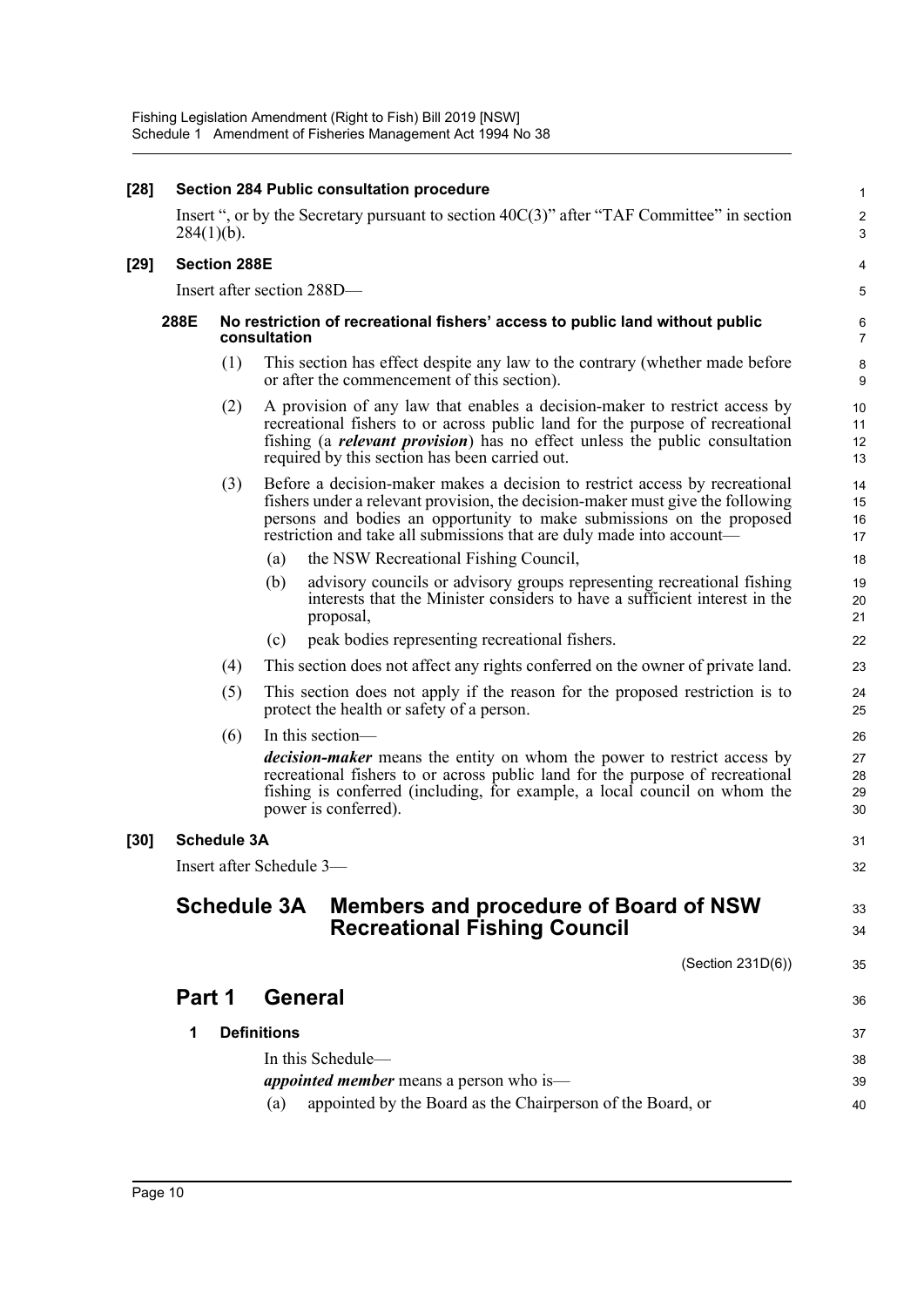|        |     | (b)<br>appointed by the Minister as a member of the Board referred to in<br>section $231D(2)(b)$ .                                                                              | 1<br>$\overline{c}$    |
|--------|-----|---------------------------------------------------------------------------------------------------------------------------------------------------------------------------------|------------------------|
|        |     | elected member means a person who is elected to be a member of the Board<br>referred to in section $231\overline{D}(2)(c)$ .                                                    | 3<br>4                 |
|        |     | <i>member</i> means any member of the Board.                                                                                                                                    | 5                      |
| Part 2 |     | <b>Constitution</b>                                                                                                                                                             | 6                      |
| 2      |     | <b>Terms of office of members</b>                                                                                                                                               | $\overline{7}$         |
|        |     | Subject to this Schedule and the regulations—                                                                                                                                   | 8                      |
|        |     | an appointed member holds office for the period (not exceeding 3 years)<br>(a)<br>that is specified in the member's instrument of appointment, and                              | $\boldsymbol{9}$<br>10 |
|        |     | an elected member holds office for a period of 3 years,<br>(b)                                                                                                                  | 11                     |
|        |     | but each is eligible (if otherwise qualified) for re-appointment or re-election.                                                                                                | 12                     |
| 3      |     | <b>Part-time appointments</b>                                                                                                                                                   | 13                     |
|        |     | Members hold office as part-time members.                                                                                                                                       | 14                     |
| 4      |     | <b>Remuneration</b>                                                                                                                                                             | 15                     |
|        |     | The Minister may from time to time determine an amount of remuneration<br>(including travelling and subsistence allowances) in respect of the office of<br>member of the Board. | 16<br>17<br>18         |
| 5      |     | <b>Deputies of members</b>                                                                                                                                                      | 19                     |
|        | (1) | A member may, from time to time, appoint a person to be the deputy of the<br>member, and may revoke any such appointment.                                                       | 20<br>21               |
|        | (2) | In the absence of a member, the member's deputy may, if available, act in the<br>place of the member.                                                                           | 22<br>23               |
|        | (3) | While acting in the place of a member, a person has all the functions of the<br>member and is taken to be a member.                                                             | 24<br>25               |
|        | (4) | For the purposes of this clause, a vacancy in the office of a member is taken to<br>be an absence of the member.                                                                | 26<br>27               |
|        | (5) | The Board may do either or both of the following—                                                                                                                               | 28                     |
|        |     | direct a member not to appoint a person or any person as a deputy of the<br>(a)<br>member,                                                                                      | 29<br>30               |
|        |     | revoke an appointment of a deputy made by a member.<br>(b)                                                                                                                      | 31                     |
|        | (6) | This clause does not operate to confer on the deputy of a member who is the<br>Chairperson the member's functions as Chairperson.                                               | 32<br>33               |
| 6      |     | Vacancy in office of member                                                                                                                                                     | 34                     |
|        | (1) | The office of a member becomes vacant if the member-                                                                                                                            | 35                     |
|        |     | (a)<br>dies, or                                                                                                                                                                 | 36                     |
|        |     | completes a term of office and is not re-appointed or re-elected, or<br>(b)                                                                                                     | 37                     |
|        |     | resigns the office by instrument in writing addressed to the Minister, or<br>(c)                                                                                                | 38                     |
|        |     | is removed from office by the Minister under this clause, or<br>(d)                                                                                                             | 39                     |
|        |     | is absent from 3 consecutive meetings of the Board of which reasonable<br>(e)<br>notice has been given to the member personally or by post, except on                           | 40<br>41               |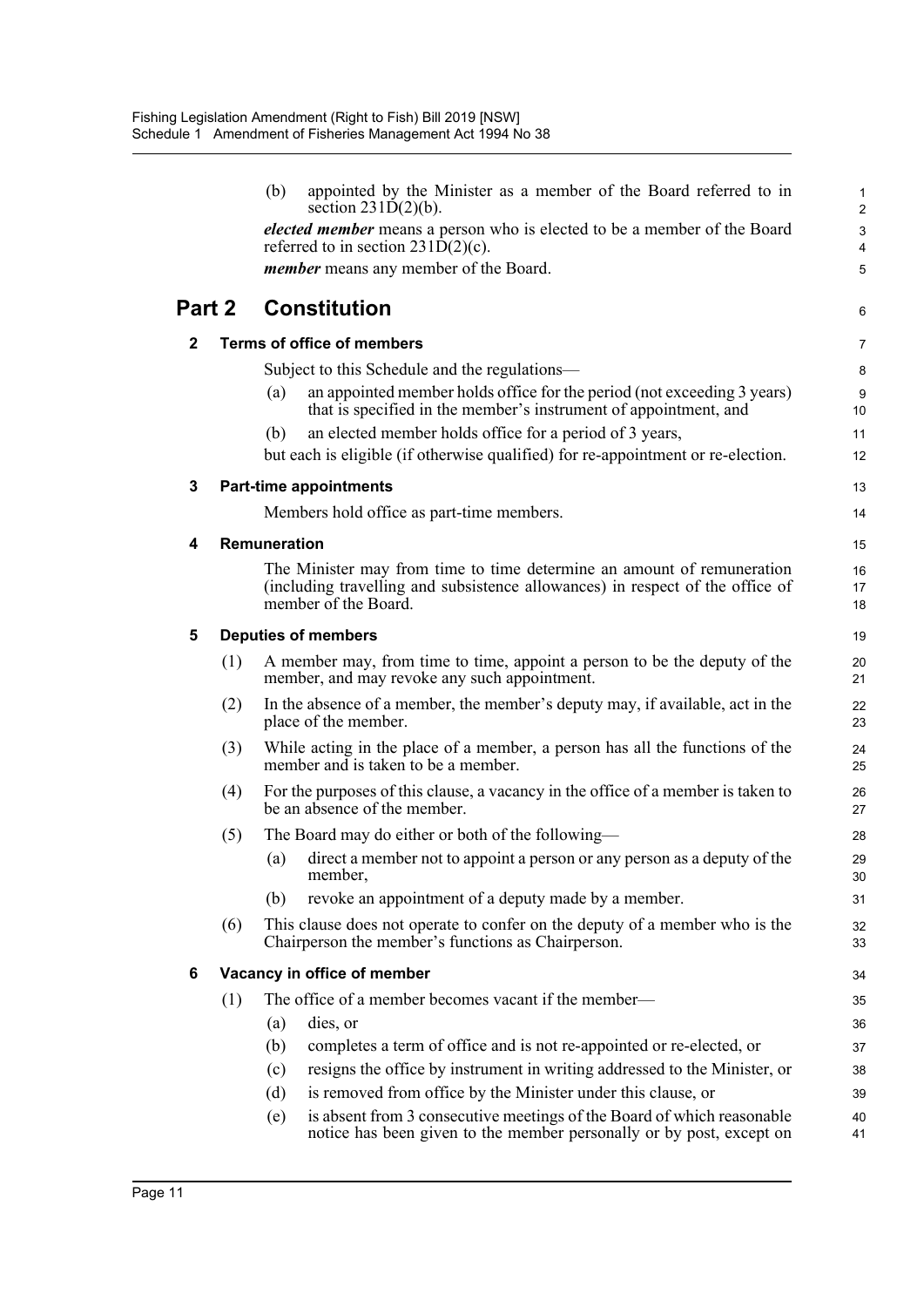leave granted by the Minister or unless the member is excused by the Minister for having been absent from those meetings, or

- (f) becomes bankrupt, applies to take the benefit of any law for the relief of bankrupt or insolvent debtors, compounds with his or her creditors or makes an assignment of his or her remuneration for their benefit, or
- (g) becomes a mentally incapacitated person, or
- (h) is convicted in New South Wales of an offence that is punishable by imprisonment for 12 months or more or is convicted elsewhere than in New South Wales of an offence that, if committed in New South Wales, would be an offence so punishable.
- (2) The Minister may remove a member who is appointed by the Minister from office at any time.
- (3) The Minister may, on the recommendation of the Board, remove an elected member or a member who is appointed by the Board from office at any time for misbehaviour or incompetence.

### **7 Filling of vacancy in office of member**

If the office of an appointed member or an elected member becomes vacant, a person is, subject to this Act and the regulations, to be appointed or elected (as the case requires) to fill the vacancy.

### **8 Disclosure of pecuniary interests**

- $(1)$  If—
	- (a) a member has a direct or indirect pecuniary interest in a matter being considered or about to be considered at a meeting of the Board, and
	- (b) the interest appears to raise a conflict with the proper performance of the member's duties in relation to the consideration of the matter,

the member must, as soon as possible after the relevant facts have come to the member's knowledge, disclose the nature of the interest at a meeting of the Board.

- (2) A disclosure by a member at a meeting of the Board that the member—
	- (a) is a member, or is in the employment, of a specified company or other body, or
	- (b) is a partner, or is in the employment, of a specified person, or
	- (c) has some other specified interest relating to a specified company or other body or to a specified person,

is a sufficient disclosure of the nature of the interest in any matter relating to that company or other body or to that person which may arise after the date of the disclosure and which is required to be disclosed under subclause (1).

- (3) Particulars of any disclosure made under this clause must be recorded by the Board in a book kept for the purpose and that book must be open at all reasonable hours to inspection by any person on payment of the fee determined by the Board.
- (4) After a member has disclosed the nature of an interest in any matter, the member must not, unless the Minister or the Board otherwise determines—
	- (a) be present during any deliberation of the Board with respect to the matter, or
	- (b) take part in any decision of the Board with respect to the matter.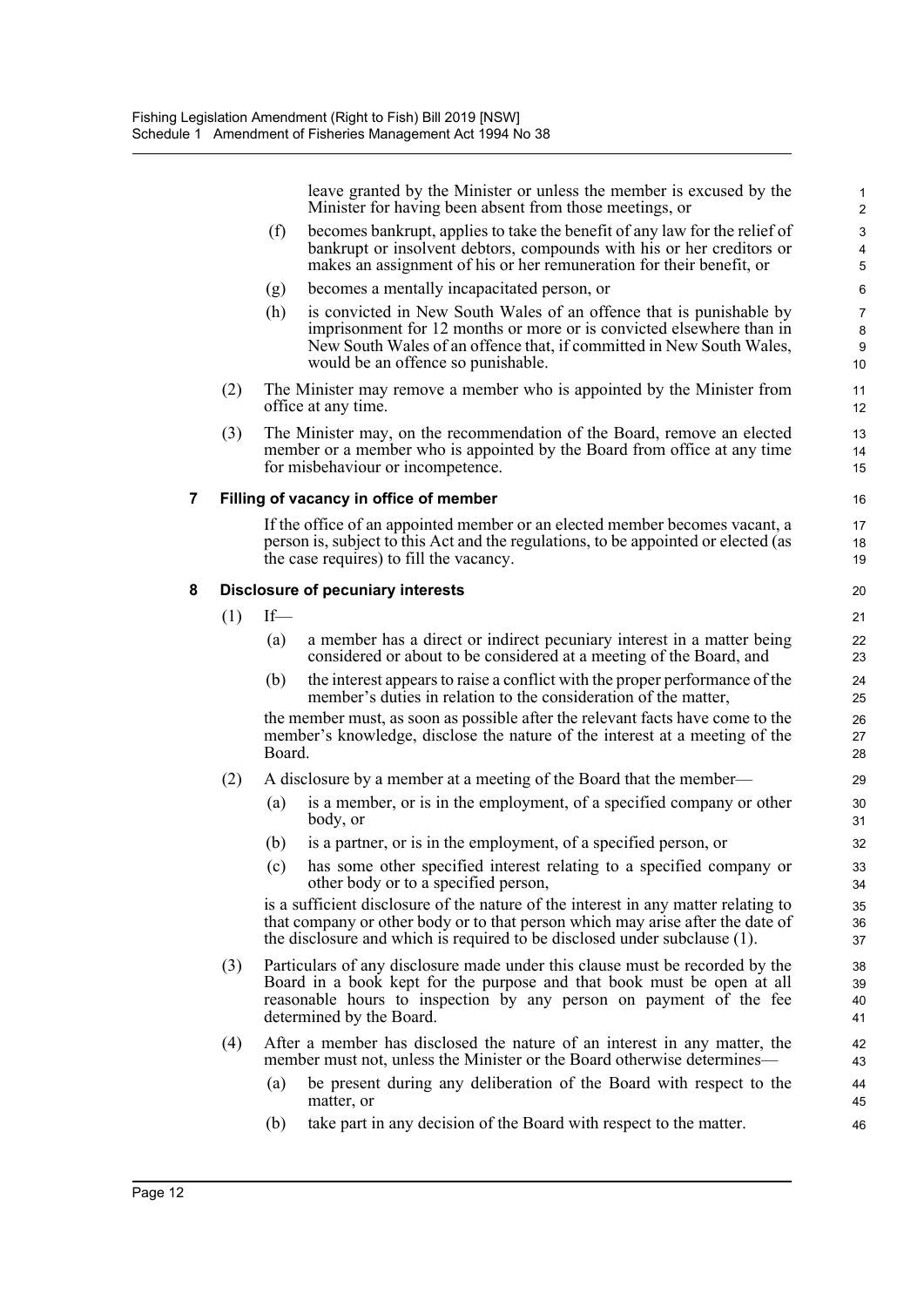|        | (5)    | For the purposes of the making of a determination by the Board under<br>subclause (4), a member who has a direct or indirect pecuniary interest in a<br>matter to which the disclosure relates must not—                       | 1<br>$\boldsymbol{2}$<br>3 |
|--------|--------|--------------------------------------------------------------------------------------------------------------------------------------------------------------------------------------------------------------------------------|----------------------------|
|        |        | be present during any deliberation of the Board for the purpose of<br>(a)<br>making the determination, or                                                                                                                      | 4<br>5                     |
|        |        | take part in the making by the Board of the determination.<br>(b)                                                                                                                                                              | 6                          |
|        | (6)    | A contravention of this clause does not invalidate any decision of the Board.                                                                                                                                                  | 7                          |
| 9      |        | Disclosure of other matters                                                                                                                                                                                                    | 8                          |
|        | (1)    | This clause applies to a member if the member—                                                                                                                                                                                 | 9                          |
|        |        | has an interest in a matter that is being considered or is about to be<br>(a)<br>considered at a meeting of the Board, and                                                                                                     | 10<br>11                   |
|        |        | the interest is of a kind that is required to be disclosed under a code of<br>(b)<br>conduct prepared by the Minister and specified in the regulations.                                                                        | 12<br>13                   |
|        | (2)    | Clause 8 applies to or in respect of a member to whom this clause applies in<br>the same way as that clause applies to or in respect of a member who has an<br>interest that is required to be disclosed under clause $8(1)$ . | 14<br>15<br>16             |
| 10     |        | <b>Effect of certain other Acts</b>                                                                                                                                                                                            | 17                         |
|        | (1)    | The provisions of the <i>Government Sector Employment Act 2013</i> relating to the<br>employment of Public Service employees do not apply to a member.                                                                         | 18<br>19                   |
|        | (2)    | If by or under any Act provision is made—                                                                                                                                                                                      | 20                         |
|        |        | requiring a person who is the holder of a specified office to devote the<br>(a)<br>whole of his or her time to the duties of that office, or                                                                                   | 21<br>22                   |
|        |        | prohibiting the person from engaging in employment outside the duties<br>(b)<br>of that office,                                                                                                                                | 23<br>24                   |
|        |        | the provision does not operate to disqualify the person from holding that office<br>and also the office of a member or from accepting and retaining any<br>remuneration payable to the person under this Act as a member.      | 25<br>26<br>27             |
| Part 3 |        | <b>Procedure</b>                                                                                                                                                                                                               | 28                         |
| 11     |        | <b>General procedure</b>                                                                                                                                                                                                       | 29                         |
|        |        | The procedure for the calling of meetings of the Board and for the conduct of<br>business at those meetings is, subject to this Act and the regulations, to be as<br>determined by the Board.                                  | 30<br>31<br>32             |
| 12     | Quorum |                                                                                                                                                                                                                                | 33                         |
|        |        | The quorum for a meeting of the Board is a majority of its members for the<br>time being.                                                                                                                                      | 34<br>35                   |
| 13     |        | <b>Presiding member</b>                                                                                                                                                                                                        | 36                         |
|        | (1)    | The Chairperson (or, in the absence of the Chairperson, a person elected by the<br>members of the Board who are present at a meeting of the Board) is to preside<br>at a meeting of the Board.                                 | 37<br>38<br>39             |
|        | (2)    | The presiding member has a deliberative vote and, in the event of an equality<br>of votes, has a second or casting vote.                                                                                                       | 40<br>41                   |
|        |        |                                                                                                                                                                                                                                |                            |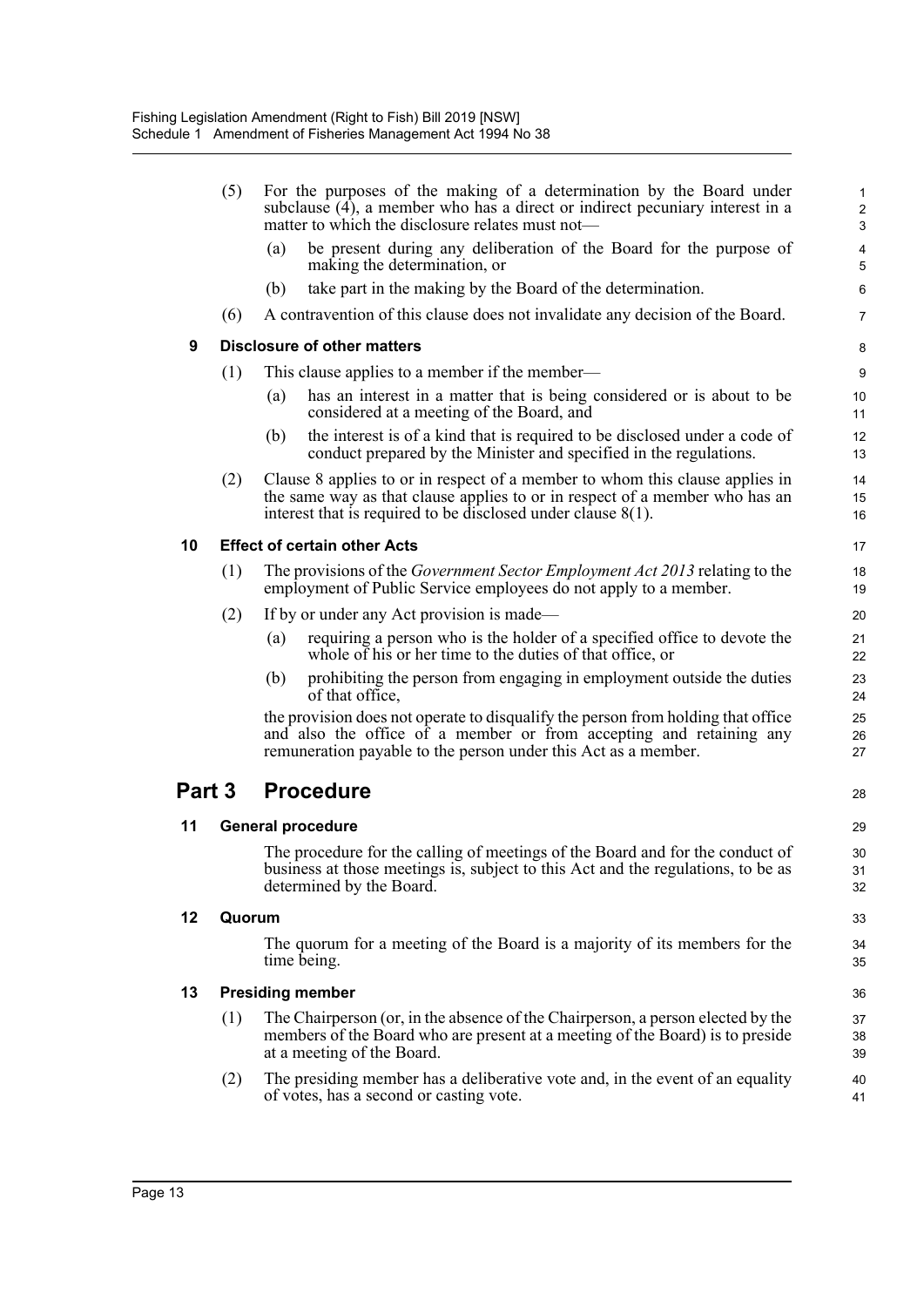|        | 14 | Voting |                                                                                                                                                                                                                                                                                                      | $\mathbf{1}$                                          |
|--------|----|--------|------------------------------------------------------------------------------------------------------------------------------------------------------------------------------------------------------------------------------------------------------------------------------------------------------|-------------------------------------------------------|
|        |    |        | A decision supported by a majority of the votes cast at a meeting of the Board<br>at which a quorum is present is the decision of the Board.                                                                                                                                                         | $\overline{c}$<br>3                                   |
|        | 15 |        | Transaction of business outside meetings or by telephone                                                                                                                                                                                                                                             | 4                                                     |
|        |    | (1)    | The Board may, if it thinks fit, transact any of its business by the circulation<br>of papers among all the members of the Board for the time being, and a<br>resolution in writing approved in writing by a majority of those members is<br>taken to be a decision of the Board.                    | $\,$ 5 $\,$<br>$\,6\,$<br>$\boldsymbol{7}$<br>$\bf 8$ |
|        |    | (2)    | The Board may, if it thinks fit, transact any of its business at a meeting at<br>which members (or some members) participate by telephone, closed-circuit<br>television or other means, but only if any member who speaks on a matter<br>before the meeting can be heard by the other members.       | $\boldsymbol{9}$<br>10<br>11<br>12                    |
|        |    | (3)    | For the purposes of-                                                                                                                                                                                                                                                                                 | 13                                                    |
|        |    |        | the approval of a resolution under subclause $(1)$ , or<br>(a)                                                                                                                                                                                                                                       | 14                                                    |
|        |    |        | (b)<br>a meeting held in accordance with subclause (2),                                                                                                                                                                                                                                              | 15                                                    |
|        |    |        | the Chairperson and each member have the same voting rights as they have at<br>an ordinary meeting of the Board.                                                                                                                                                                                     | 16<br>17                                              |
|        |    | (4)    | A resolution approved under subclause (1) is, subject to the regulations, to be<br>recorded in the minutes of the meetings of the Board.                                                                                                                                                             | 18<br>19                                              |
|        |    | (5)    | Papers may be circulated among the members for the purposes of subclause<br>(1) by email or other electronic means.                                                                                                                                                                                  | 20<br>21                                              |
|        | 16 |        | <b>First meeting</b>                                                                                                                                                                                                                                                                                 | 22                                                    |
|        |    | (1)    | The Minister may call the first meeting of the Board in such manner as the<br>Minister thinks fit.                                                                                                                                                                                                   | 23<br>24                                              |
|        |    | (2)    | The Minister must ensure that the members referred to in section $231D(2)(b)$<br>are appointed, and elections are held to elect the members referred to in section<br>$231D(2)(c)$ , within 6 months after the commencement of the <i>Fishing</i><br>Legislation Amendment (Right to Fish) Act 2019. | 25<br>26<br>27<br>28                                  |
|        |    | (3)    | The Minister must call the first meeting within 28 days of the appointment of<br>the members referred to in section $231D(2)(b)$ or the election of the members<br>referred to in section $231D(2)(c)$ , whichever last occurs.                                                                      | 29<br>30<br>31                                        |
|        |    | (4)    | At the first meeting of the Board, the Board is to-                                                                                                                                                                                                                                                  | 32                                                    |
|        |    |        | appoint a person from the members present to be the interim<br>(a)<br>Chairperson of the Board, and                                                                                                                                                                                                  | 33<br>34                                              |
|        |    |        | determine the process for selecting and appointing the member of the<br>(b)<br>Board who is to be the Chairperson of the Board.                                                                                                                                                                      | 35<br>36                                              |
|        |    | (5)    | The interim Chairperson is to hold office, subject to this Schedule, until the<br>Board appoints a Chairperson in accordance with section 231D(3).                                                                                                                                                   | 37<br>38                                              |
|        |    | (6)    | The Board is taken to be properly constituted for the purposes of subclause (4).                                                                                                                                                                                                                     | 39                                                    |
| $[31]$ |    |        | Schedule 7 Savings, transitional and other provisions                                                                                                                                                                                                                                                | 40                                                    |
|        |    |        | Insert at the end of the Schedule, with appropriate Part and clause numbering—                                                                                                                                                                                                                       | 41                                                    |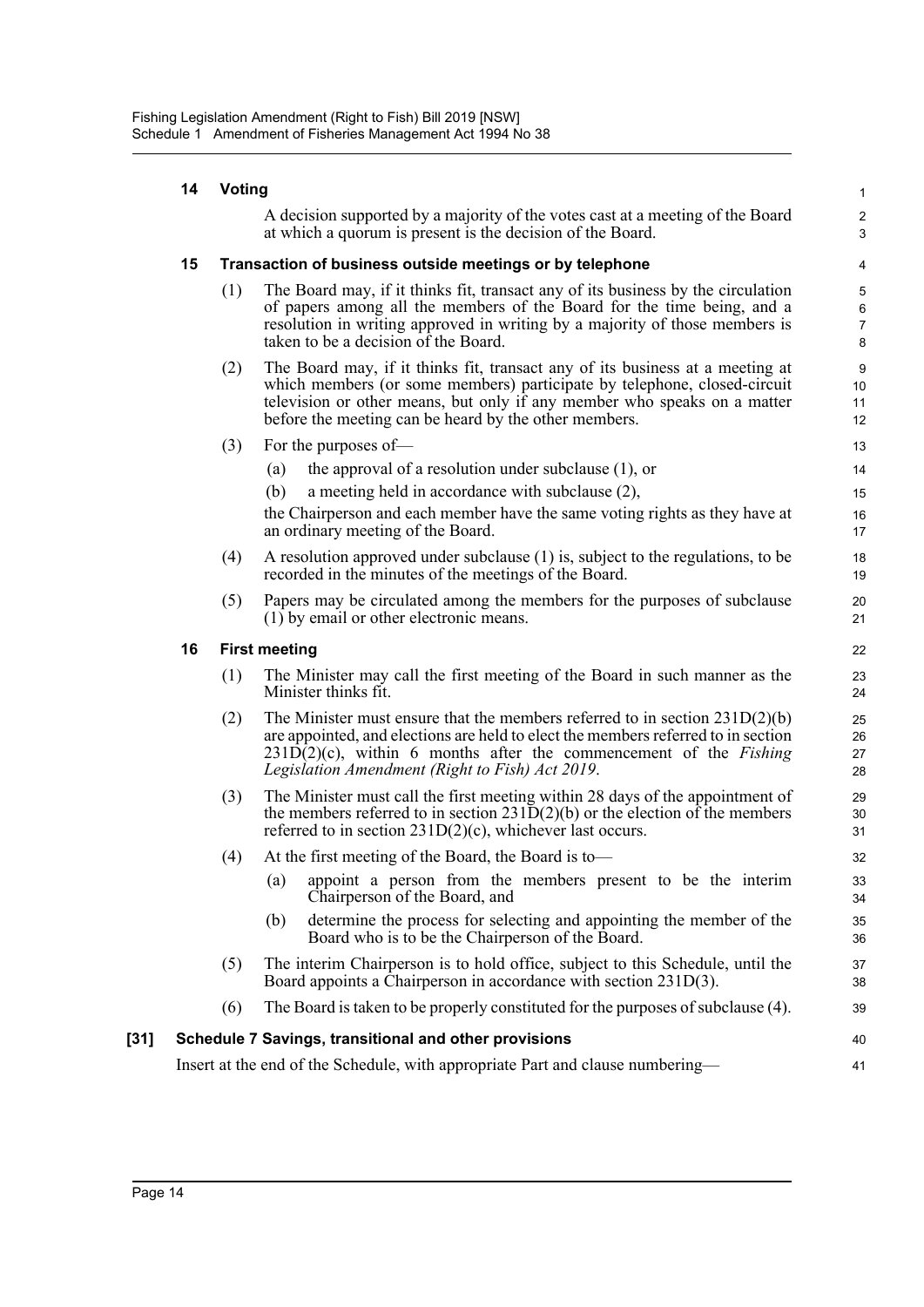## **Part Provisions consequent on enactment of Fishing Legislation Amendment (Right to Fish) Act 2019**

## **Definitions**

In this Part—

*amending Act* means the *Fishing Legislation Amendment (Right to Fish) Act 2019*. *assent date* means the date of assent to the amending Act.

1  $\overline{2}$ 

33 34 35

*commencement date* means the date of commencement of the amending Act (being 3 months after the assent date).

### **Review of fishery management strategies and priorities**

Section 7C(5), as inserted by the amending Act, extends to the revision of strategies approved or priorities set before the commencement date.

### **Compensation for fishing closures**

Section 13A, as inserted by the amending Act, extends to—

- (a) a fishing closure made on or after the assent date but before the commencement date, and
- (b) a fishing closure made before the assent date that is varied on or after the assent date to broaden its scope.

### **Receipts for payment of recreational fishing fees**

- (1) Section 34A(2), as inserted by the amending Act, extends to a copy of a tax invoice referred to in that provision issued before the commencement date for the payment of a recreational fishing fee for a period any part of which occurs on or after the assent date.
- (2) Section 34G(2), as substituted by the amending Act, extends to an official receipt issued before the commencement date for the payment of a recreational fishing fee for a period any part of which occurs on or after the assent date.

### **Fishing determinations required by Minister**

The amendment of section 40B by the amending Act does not affect the validity of a fishing determination required to be made by the Minister and in force immediately before the commencement date, and the Act continues to apply to the fishing determination as if that and any consequential amendments had not been made.

### **Appeals to Share Appeal Panel**

To avoid doubt, sections 84 and 86, as amended by the amending Act, apply only to appeals made on or after the commencement date.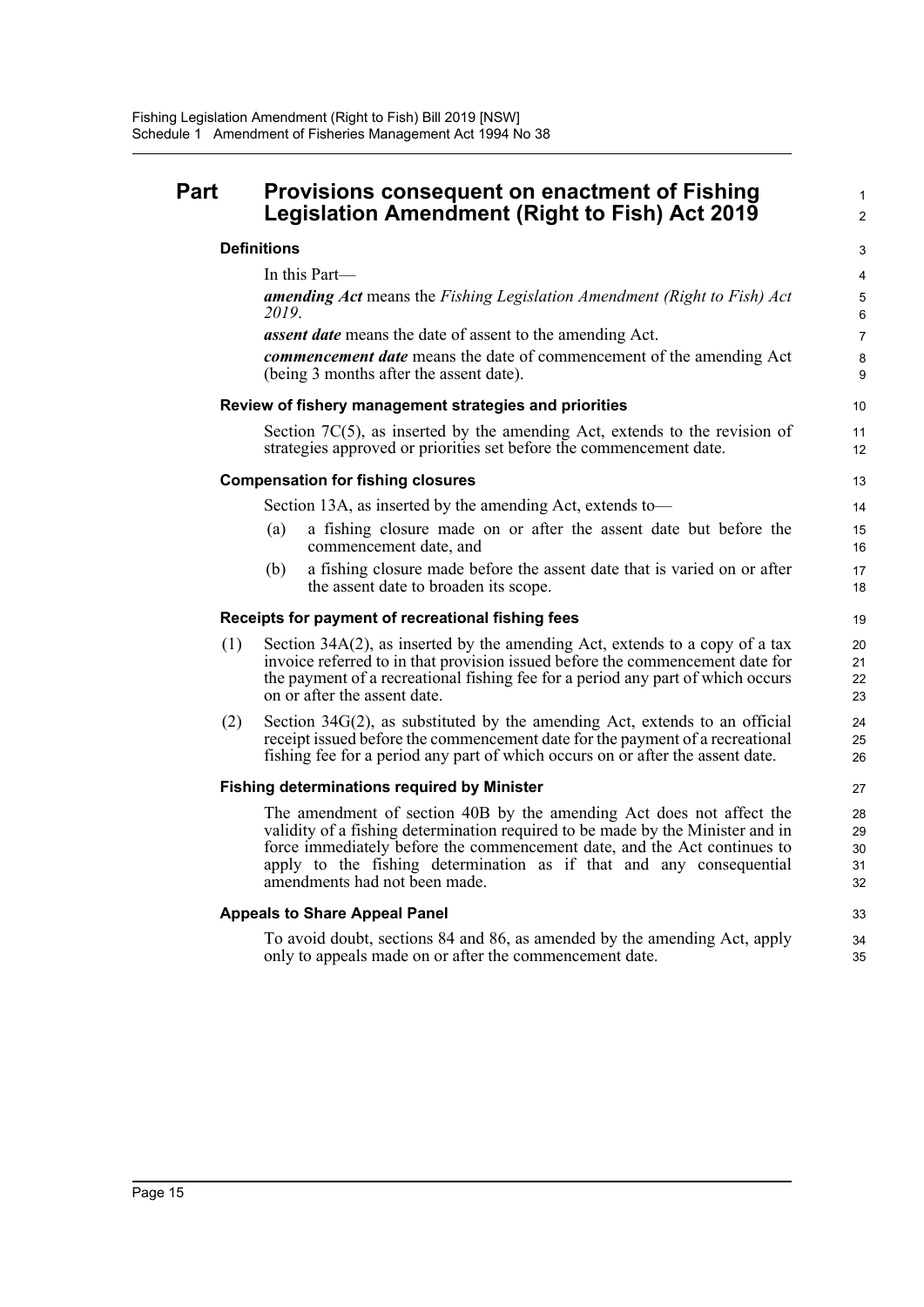<span id="page-21-0"></span>

| <b>Schedule 2</b> |                                                                                              |       | <b>Amendment of Marine Estate Management Act</b><br>2014 No 72                                                                                                                                                                                                              |                               |  |
|-------------------|----------------------------------------------------------------------------------------------|-------|-----------------------------------------------------------------------------------------------------------------------------------------------------------------------------------------------------------------------------------------------------------------------------|-------------------------------|--|
| [1]               | Section 7 Establishment of Marine Estate Management Authority                                |       | 3                                                                                                                                                                                                                                                                           |                               |  |
|                   | Insert at the end of section $7(2)(f)$ —                                                     |       |                                                                                                                                                                                                                                                                             | 4                             |  |
|                   |                                                                                              |       | , and                                                                                                                                                                                                                                                                       | 5                             |  |
|                   |                                                                                              | (g)   | at least 2 but not more than 6 persons who are representatives of peak<br>bodies that represent recreational fishers and who are appointed by the<br>Secretary of the Department of Planning, Industry and Environment on<br>the nomination of the peak body concerned, and | 6<br>$\overline{7}$<br>8<br>9 |  |
|                   |                                                                                              | (h)   | a person nominated by the NSW Recreational Fishing Council.                                                                                                                                                                                                                 | 10                            |  |
| [2]               | <b>Section 23A</b>                                                                           |       |                                                                                                                                                                                                                                                                             | 11                            |  |
|                   | Insert after section 23—                                                                     |       |                                                                                                                                                                                                                                                                             |                               |  |
|                   | 23A                                                                                          |       | Five year moratorium on declaration of marine parks                                                                                                                                                                                                                         | 13                            |  |
|                   |                                                                                              | 2019. | No marine park may be declared under this Act for a period of 5 years after the<br>commencement of the Fishing Legislation Amendment (Right to Fish) Act                                                                                                                    | 14<br>15<br>16                |  |
| $[3]$             | Section 39 Regulations relating to marine parks and aquatic reserves generally               |       |                                                                                                                                                                                                                                                                             |                               |  |
|                   | Insert at the end of the section—                                                            |       |                                                                                                                                                                                                                                                                             |                               |  |
|                   | (2)                                                                                          |       | Despite subsection $(1)$ , the regulations may not prohibit recreational fishing in<br>a marine park or entry into a marine park for that purpose (a <i>relevant</i><br><i>prohibition</i> ).                                                                               | 19<br>20<br>21                |  |
|                   | (3)                                                                                          |       | A relevant prohibition in the regulations that is in force immediately before the<br>commencement of the Fishing Legislation Amendment (Right to Fish) Act<br>2019 ceases to have effect on that commencement.                                                              | 22<br>23<br>24                |  |
|                   | (4)                                                                                          |       | Subsections $(2)$ and $(3)$ do not apply if the reason for the relevant prohibition<br>is to protect the health or safety of a person.                                                                                                                                      | 25<br>26                      |  |
| [4]               | Section 42 Regulations relating to management rules for marine parks and aquatic<br>reserves |       |                                                                                                                                                                                                                                                                             |                               |  |
|                   | Insert after section $42(2)$ —                                                               |       |                                                                                                                                                                                                                                                                             | 29                            |  |
|                   | (2A)                                                                                         |       | Despite subsection (2), the management rules may not prohibit recreational<br>fishing in a marine park or entry into a marine park for that purpose (a <i>relevant</i><br><i>prohibition</i> ).                                                                             | 30<br>31<br>32                |  |
|                   | (2B)                                                                                         |       | A relevant prohibition in the management rules that is in force immediately<br>before the commencement of the Fishing Legislation Amendment (Right to<br>Fish) Act 2019 ceases to have effect on that commencement.                                                         | 33<br>34<br>35                |  |
|                   | (2C)                                                                                         |       | Subsections (2A) and (2B) do not apply if the reason for the relevant<br>prohibition is to protect the health or safety of a person.                                                                                                                                        | 36<br>37                      |  |
| [5]               | Section 57 Prohibition of activities in marine parks and aquatic reserves                    |       |                                                                                                                                                                                                                                                                             |                               |  |
|                   | Insert after section $57(2)$ —                                                               |       |                                                                                                                                                                                                                                                                             |                               |  |
|                   | (3)                                                                                          |       | Despite subsection (1), a notification under this Division may not prohibit<br>recreational fishing in a marine park or entry into a marine park for that<br>purpose (a <i>relevant prohibition</i> ).                                                                      | 40<br>41<br>42                |  |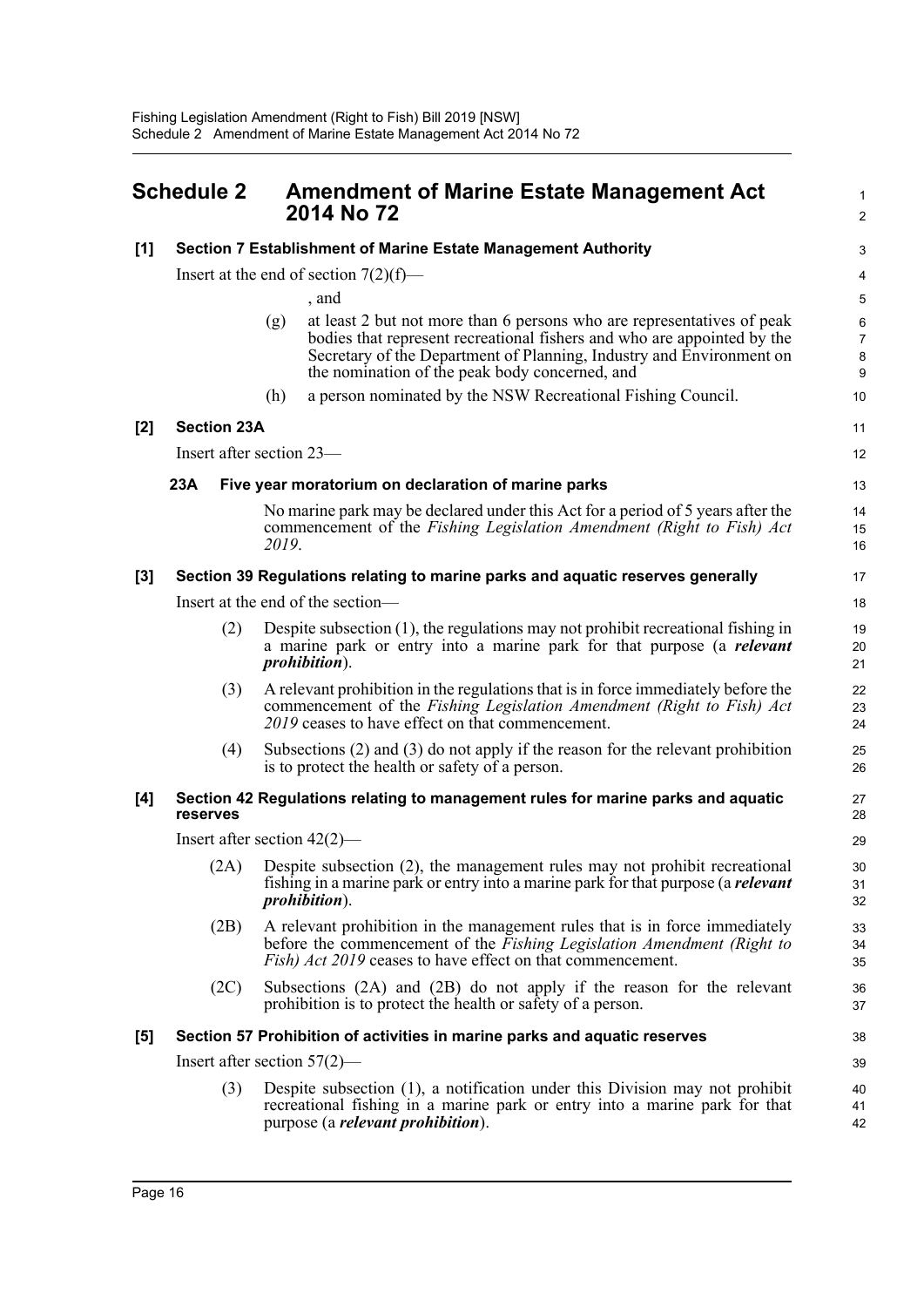|        | (4)                            | A relevant prohibition in a notification under this Division that is in force<br>immediately before the commencement of the <i>Fishing Legislation Amendment</i><br>(Right to Fish) Act 2019 ceases to have effect on that commencement. | 1<br>$\sqrt{2}$<br>3 |  |  |
|--------|--------------------------------|------------------------------------------------------------------------------------------------------------------------------------------------------------------------------------------------------------------------------------------|----------------------|--|--|
|        | (5)                            | Subsections $(3)$ and $(4)$ do not apply if the reason for the relevant prohibition<br>is to protect the health or safety of a person.                                                                                                   | 4<br>5               |  |  |
| [6]    |                                | <b>Schedule 1 Constitution and procedure of Authority</b>                                                                                                                                                                                | 6                    |  |  |
|        |                                | Omit the definition of <i>appointed member</i> from clause 1. Insert instead—                                                                                                                                                            | $\overline{7}$       |  |  |
|        |                                | <i>appointed member</i> means the following—                                                                                                                                                                                             | 8                    |  |  |
|        |                                | the Chairperson and a person who is appointed by the relevant Ministers<br>(a)<br>to chair the Marine Estate Expert Knowledge Panel,                                                                                                     | 9<br>10              |  |  |
|        |                                | a person who is appointed by the Secretary under section $7(2)(g)$ .<br>(b)                                                                                                                                                              | 11                   |  |  |
| $[7]$  | Schedule 1, clause 1           |                                                                                                                                                                                                                                          |                      |  |  |
|        | Insert in alphabetical order—  |                                                                                                                                                                                                                                          |                      |  |  |
|        |                                | <i>nominated member</i> means a person nominated by the NSW Recreational<br>Fishing Council under section $7(2)(h)$ .                                                                                                                    | 14<br>15             |  |  |
| [8]    | Schedule 1, clause 2           |                                                                                                                                                                                                                                          | 16                   |  |  |
|        |                                | Omit the clause. Insert instead-                                                                                                                                                                                                         | 17                   |  |  |
|        | $\mathbf{2}$                   | <b>Terms of office of members</b>                                                                                                                                                                                                        | 18                   |  |  |
|        |                                | Subject to this Schedule and the regulations—                                                                                                                                                                                            | 19                   |  |  |
|        |                                | an appointed member holds office for the period (not exceeding 4 years)<br>(a)<br>specified in the member's instrument of appointment, and                                                                                               | 20<br>21             |  |  |
|        |                                | a nominated member holds office for a period of 4 years,<br>(b)                                                                                                                                                                          | 22                   |  |  |
|        |                                | but each is eligible (if otherwise qualified) for re-appointment or<br>re-nomination.                                                                                                                                                    | 23<br>24             |  |  |
| [9]    | Schedule 1, clause 3           |                                                                                                                                                                                                                                          |                      |  |  |
|        |                                | Insert "and nominated" after "Appointed".                                                                                                                                                                                                | 26                   |  |  |
| [10]   | Schedule 1, clauses 4 and 6(1) |                                                                                                                                                                                                                                          |                      |  |  |
|        |                                | Insert "or a nominated" after "appointed" wherever occurring.                                                                                                                                                                            | 28                   |  |  |
| $[11]$ |                                | Schedule 1, clauses 5(1) and 6(2)                                                                                                                                                                                                        | 29                   |  |  |
|        |                                | Insert "referred to in paragraph (a) of the definition of that term in clause 1" after "appointed<br>member" wherever occurring.                                                                                                         | 30<br>31             |  |  |
| [12]   | Schedule 1, clause 6(1)(b)     |                                                                                                                                                                                                                                          |                      |  |  |
|        |                                | Insert "or re-nominated" after "re-appointed".                                                                                                                                                                                           | 33                   |  |  |
| [13]   |                                | Schedule 1, clause 6(3)                                                                                                                                                                                                                  | 34                   |  |  |
|        | Insert after clause $6(2)$ —   |                                                                                                                                                                                                                                          |                      |  |  |
|        | (3)                            | The relevant Ministers may remove an appointed member referred to in<br>paragraph (b) of the definition of that term in clause 1, or a nominated member,<br>from office at any time for misbehaviour or incompetence.                    | 35<br>36<br>37<br>38 |  |  |